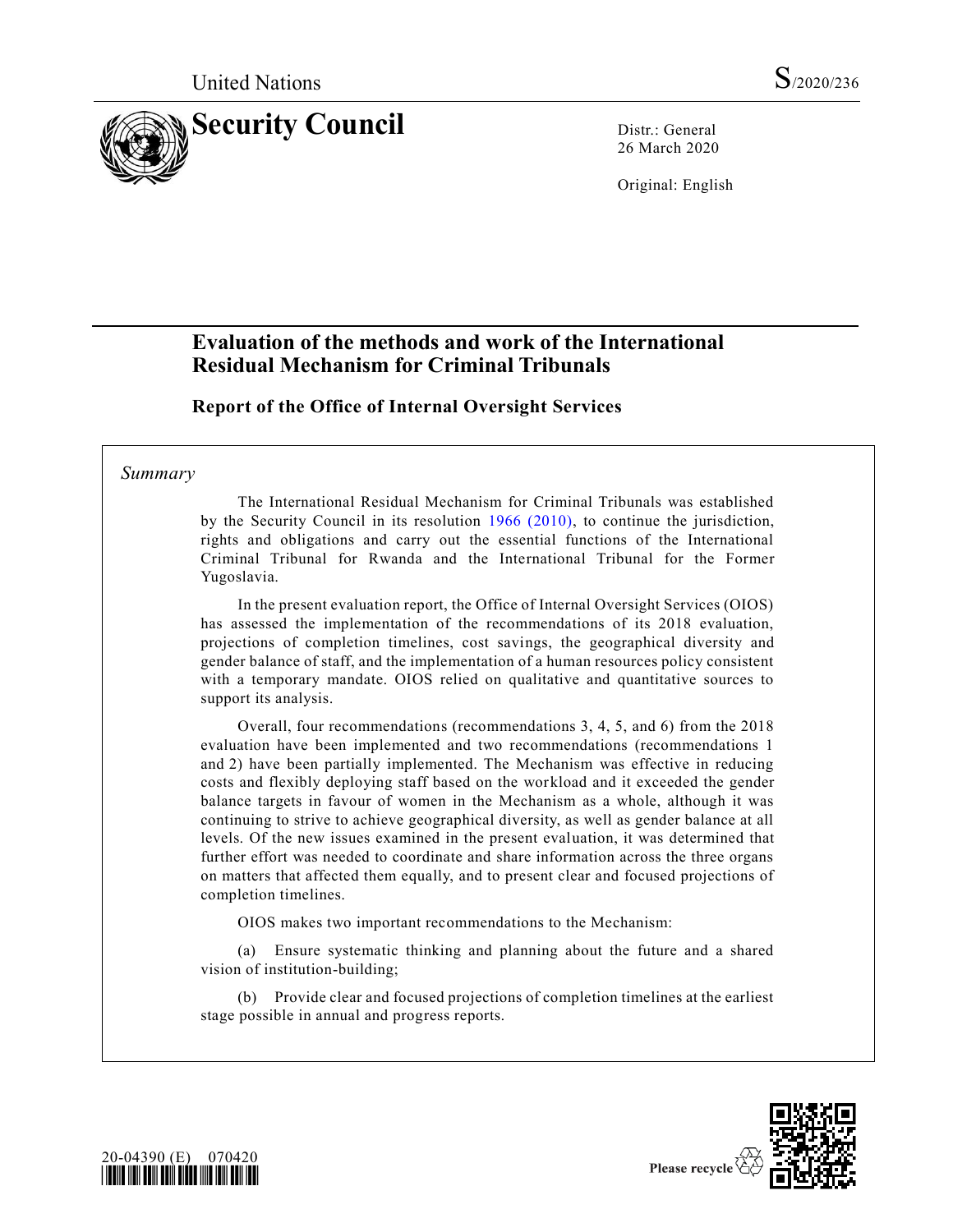# Contents

|         |                |                                                                                                                                                                                                                                                                | Page           |
|---------|----------------|----------------------------------------------------------------------------------------------------------------------------------------------------------------------------------------------------------------------------------------------------------------|----------------|
| Ι.      |                |                                                                                                                                                                                                                                                                | 3              |
| Η.      |                | Evaluation framework: scope, purpose and methodology                                                                                                                                                                                                           | 3              |
|         | А.             |                                                                                                                                                                                                                                                                | 3              |
|         | <b>B.</b>      |                                                                                                                                                                                                                                                                | 3              |
| III.    |                |                                                                                                                                                                                                                                                                | $\overline{4}$ |
|         | A.             | Given the sharp reduction in initial commitment authority in 2018, the Mechanism<br>delayed activities until the revised budget was approved, after which operations                                                                                           | $\overline{4}$ |
|         | <b>B.</b>      | The Mechanism effectively managed human resources flexibly, with good results in                                                                                                                                                                               | 6              |
|         | $\mathbf{C}$ . | The Mechanism was not systematic in how it presented focused projections of<br>completion timelines, although projections since the latter half of 2018 improved, with<br>further procedural efficiency gains in using diverse approaches from common or civil | 9              |
|         | D.             | Four recommendations (recommendations 3, 4, 5 and 6) from the 2018 evaluation were<br>implemented and two (recommendations 1 and 2) were partially implemented                                                                                                 | 15             |
| IV.     |                |                                                                                                                                                                                                                                                                | 22             |
| V.      |                |                                                                                                                                                                                                                                                                | 22             |
| Annexes |                |                                                                                                                                                                                                                                                                |                |
| I.      |                | Comments received from the International Residual Mechanism for Criminal Tribunals                                                                                                                                                                             | 23             |
| Η.      |                | Comment by the Inspection and Evaluation Division of the Office of Internal Oversight                                                                                                                                                                          | 26             |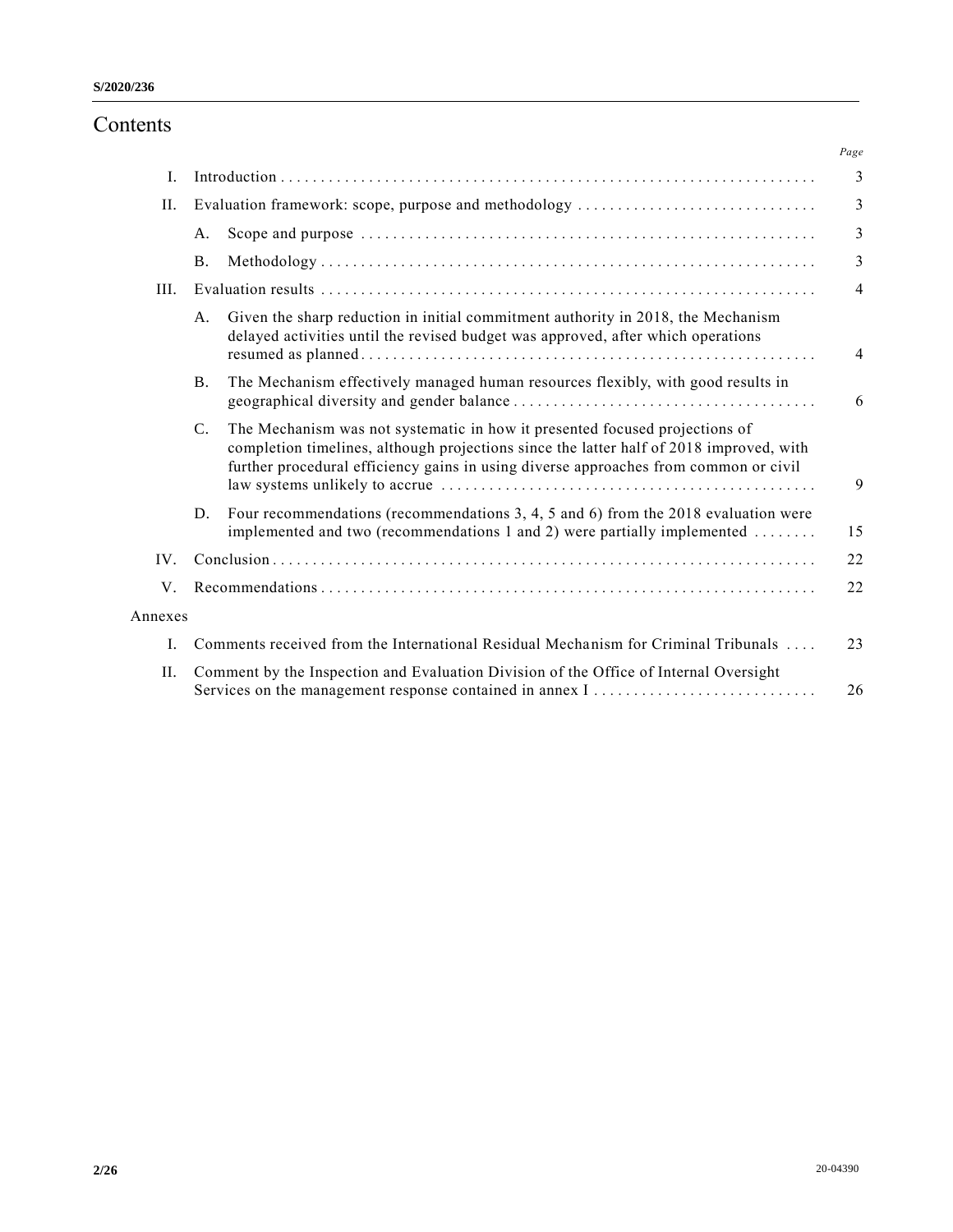# **I. Introduction**

1. The Inspection and Evaluation Division of the Office of Internal Oversight Services (OIOS) was mandated by the Security Council in its resolution [2256 \(2015\)](https://undocs.org/en/S/RES/2256(2015)) to conduct evaluations with respect to the methods and work of the International Residual Mechanism for Criminal Tribunals. The General Assembly endorsed the request in its resolution [70/227.](https://undocs.org/en/A/RES/70/227)

2. The overall objective of the evaluation was to follow up on the implementation of the recommendations made in the 2018 evaluation by OIOS and to assess four other issues, set out in paragraph 8 of Security Council resolution [2422 \(2018\).](https://undocs.org/en/S/RES/2422(2018)) The evaluation was conducted in conformity with the United Nations Evaluation Group *Norms and Standards for Evaluation*.

3. The comments of the management of the Mechanism were sought on the draft report and were considered in the preparation of the final report. The response of the Mechanism is included in annex I to the present document, and the comments of OIOS thereon are included in annex II.

# **II. Evaluation framework: scope, purpose and methodology**

### **A. Scope and purpose**

4. The evaluation was focused on determining the extent to which: (a) the recommendations from the 2018 evaluation had been implemented (the evaluation was also focused on whether there were any measurable impacts from the implementation and the reasons for non-implementation or partial implementation of recommendations); (b) focused projections of completion timelines had been produced and adhered to in a disciplined manner, including through making the best use of diverse approaches of common and civil law systems; (c) the geographical diversity and gender balance of staff had been enhanced, while ensuring continued professional expertise; (d) human resources policy consistent with the temporary mandate of the Mechanism had been implemented; and (e) costs had been further reduced, including through flexible staff engagement. Pursuant to its mandate, during the evaluation, only the methods and work of the Mechanism were examined, not substantive aspects of international criminal law, such as fairness, legal reasoning, jurisprudential regimes, decision-making, and/or verdict outcomes.

5. The evaluation covered the period from 1 January 2018 to 31 December 2019.

### **B. Methodology**

**\_\_\_\_\_\_\_\_\_\_\_\_\_\_\_\_\_\_**

6. The results are based on a triangulation of diverse data, collected through quantitative and qualitative methods:

- (a) Thirty semi-structured group interviews with select Mechanism staff;<sup>1</sup>
- (b) Visits to The Hague and Arusha branches;
- (c) Analysis of staff size, budgets and organizational structure;
- (d) Content analysis of interview transcripts;
- (e) Multivariate regression analysis;

 $<sup>1</sup>$  A total of 60 individuals were interviewed.</sup>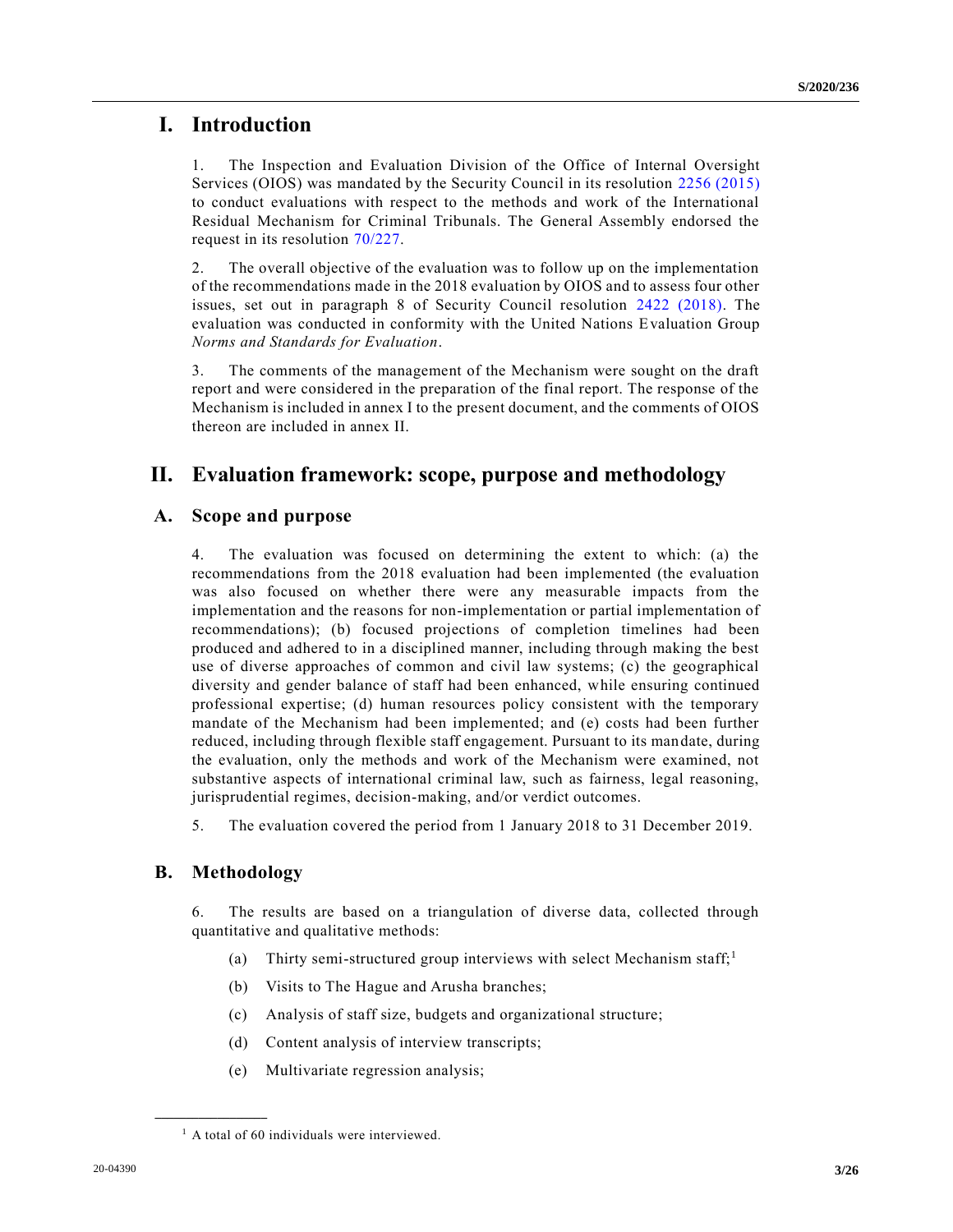(f) Desk review of documentation, including the Mechanism strategic priorities, workplans, project documents, annual performance reports, progress reports, relevant OIOS and Board of Auditors reports and Mechanism policies, practices and memorandums.

7. During the evaluation, reporting on the items mentioned in paragraph 4 above was prioritized; therefore, not all of the aspects of the mandate of the Mechanism were considered in equal depth.

8. OIOS consulted the Mechanism during the conduct of the evaluation and appreciates its cooperation and assistance. The response of the Mechanism to the report is contained in annex I to the present report.

# **III. Evaluation results**

## **A. Given the sharp reduction in initial commitment authority in 2018, the Mechanism delayed activities until the revised budget was approved, after which operations resumed as planned**

9. The Mechanism is financed from assessed contributions in accordance with a hybrid scale of assessments. Half of the budget of the Mechanism is financed according to the regular budget scale and the other half according to the peacekeeping scale. It reports directly to the General Assembly through the Advisory Committee on Administrative and Budgetary Questions and the Fifth Committee.

10. The financial resources of the Mechanism have steadily increased over the past three bienniums, reflecting the gradual transfer of functions from the International Criminal Tribunal for Rwanda and the International Tribunal for the Former Yugoslavia (see figure I).

#### Figure I

**Financial resources of the International Residual Mechanism for Criminal Tribunals, the International Tribunal for the Former Yugoslavia and the International Criminal Tribunal for Rwanda, 2012–2019**

(Thousands of United States dollars)



*Source*: Final appropriation, net of staff assessment. For the Mechanism, see [A/68/594,](https://undocs.org/en/A/68/594) [A/70/558,](https://undocs.org/en/A/70/558) [A/72/604](https://undocs.org/en/A/72/604) an[d A/74/566;](https://undocs.org/en/A/74/566) for the International Tribunal for the Former Yugoslavia, se[e A/68/582,](https://undocs.org/en/A/68/582) [A/70/554](https://undocs.org/en/A/70/554) and [A/72/603;](https://undocs.org/en/A/72/603) and for the International Criminal Tribunal for Rwanda, see [A/68/579](https://undocs.org/en/A/68/579) and [A/70/553.](https://undocs.org/en/A/70/553)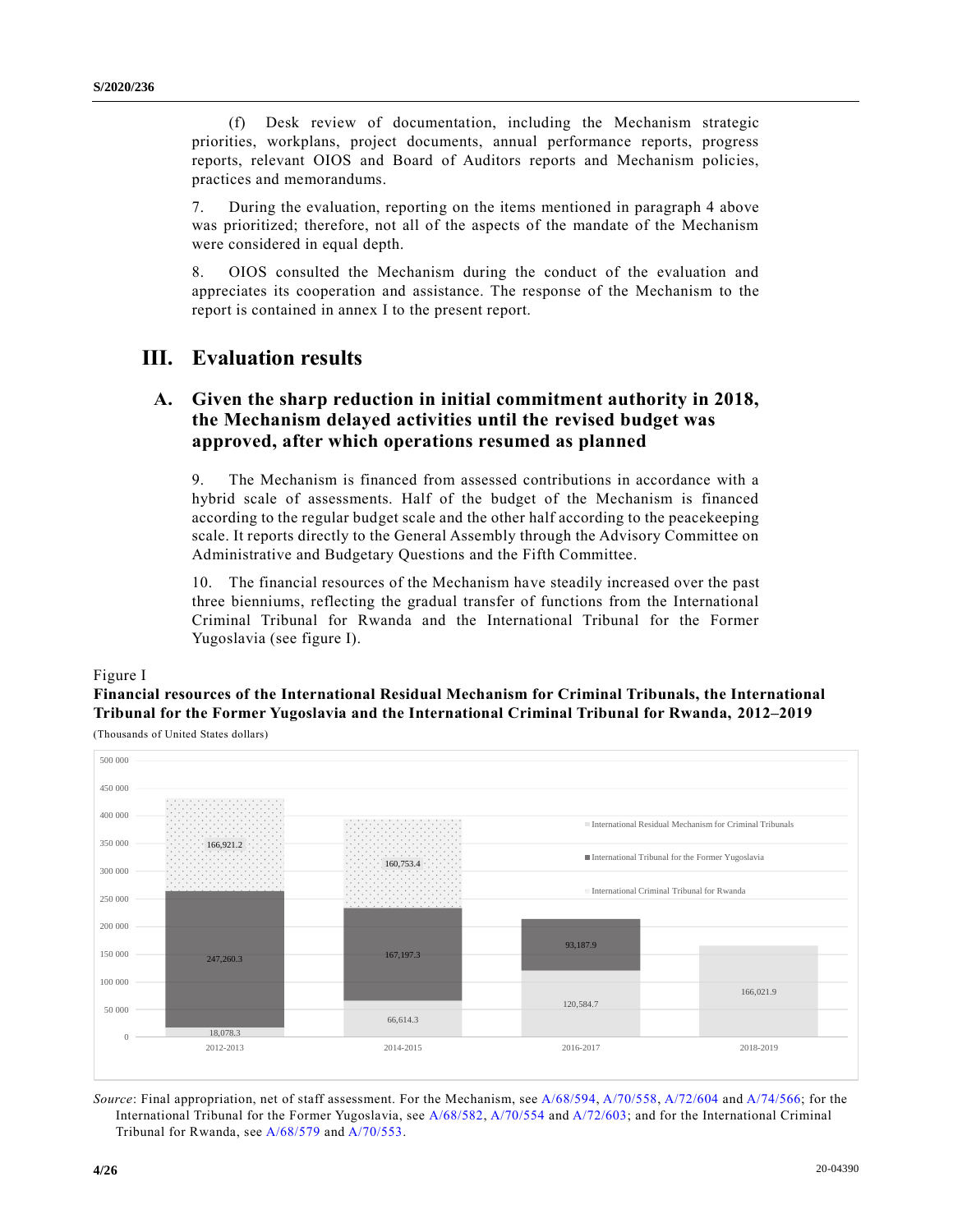11. The Mechanism began 2018 with a 33.6 per cent decrease in resources compared with the final net appropriation for the biennium 2016–2017. In its resolution [72/258,](https://undocs.org/en/A/RES/72/258) the General Assembly approved a commitment authority in an amount not to exceed \$87,796,600 gross (\$79,993,400 net) for the maintenance of the Mechanism for the period 1 January to 31 December 2018. The initial proposed resource requirement for the Mechanism for biennium 2018–2019 was 58.9 per cent higher compared with the appropriation for 2016–2017 which, at that level, would have defeated the purpose of closing the International Tribunal for the Former Yugoslavia and replacing it with the Mechanism.<sup>2</sup> In March 2018, the Mechanism revised its proposed budget for the biennium 2018–2019 to \$183,969,220 gross (\$164,374,400 net), asserting that the approved commitment authority amount would be insufficient to carry out the functions mandated by the Security Council, including trials and appeals. <sup>3</sup> Unlike in the biennium 2016–2017, the revised proposed budget for the biennium 2018–2019 omitted provisions for trials of fugitives indicted by the International Criminal Tribunal for Rwanda.<sup>4</sup>

12. Owing to the sharply reduced initial commitment authority, the Mechanism delayed its activities, while reducing and containing expenditure. The revised budget was approved by the General Assembly in July 2018, after which operations resumed to planned levels.<sup>5</sup> However, by the end of December 2018, the impact of the initial commitment authority, efforts to contain overall expenditure and the subs equent approval of the revised budget resulted in a surplus of \$12 million, which remained unspent. $6$ 

13. Compared with the revised appropriation for the biennium 2018–2019, Chambers experienced a decrease in non-staff compensation (a decrease of \$1,000,300; encompassing a decrease of \$48,500 at the Arusha branch and a decrease of \$951,800 at the Hague branch) owing to a lower-than-budgeted average number of days required per matter for consideration by a single judge and the delivery of the *Ngirabatware* review judgment three months earlier than anticipated in the Arusha branch (which was offset in part by the cost of the *Turinabo et al.* case).<sup>7</sup> In The Hague, there was an overall reduction in the number of days used to deliberate on the *Mladić*, *Karadžić* and *Šešelj* cases.

14. The Office of the Prosecutor experienced a decrease in other staff costs (a decrease of \$1,593,900, encompassing \$1,040,000 in the Arusha branch and \$553,900 in The Hague branch) compared with the revised appropriation for biennium 2018– 2019, reflecting a cautious approach to hiring under the limited commitment authority approved by the General Assembly in 2018. <sup>8</sup>

15. The Registry experienced a decrease in general operating expenses (a decrease of \$2,952,400) compared with the revised appropriation for the biennium 2018–2019, owing to lower-than-anticipated requirements for the maintenance of data-processing equipment, lower-than-budgeted communications costs and, for The Hague, fewer claims for medical services for both detainees and witnesses.<sup>9</sup> Other staff costs in the Registry also decreased (a net decrease of \$1,737,500). The increase at the Arusha branch was attributable to the additional workload in support of the *Turinabo et al.*

 $2$  [A/72/654,](https://undocs.org/en/A/72/654) para. 16.

<sup>3</sup> Se[e A/72/813.](https://undocs.org/en/A/72/813)

<sup>4</sup> Ibid., para. 20.

<sup>5</sup> OIOS received a compilation of the budget proposals for the biennium 2018 –2019 and for 2020 and a memorandum on the downsizing policy, but not an expenditure reduction plan.

<sup>6</sup> [A/74/5/Add.15,](https://undocs.org/en/A/74/5/Add.15) chap. V, financial statement II: statement of financial performance for the year ended 31 December 2018.

<sup>7</sup> [A/74/566,](https://undocs.org/en/A/74/566) para. 9.

<sup>8</sup> Ibid., para. 12.

<sup>9</sup> Ibid., para. 25.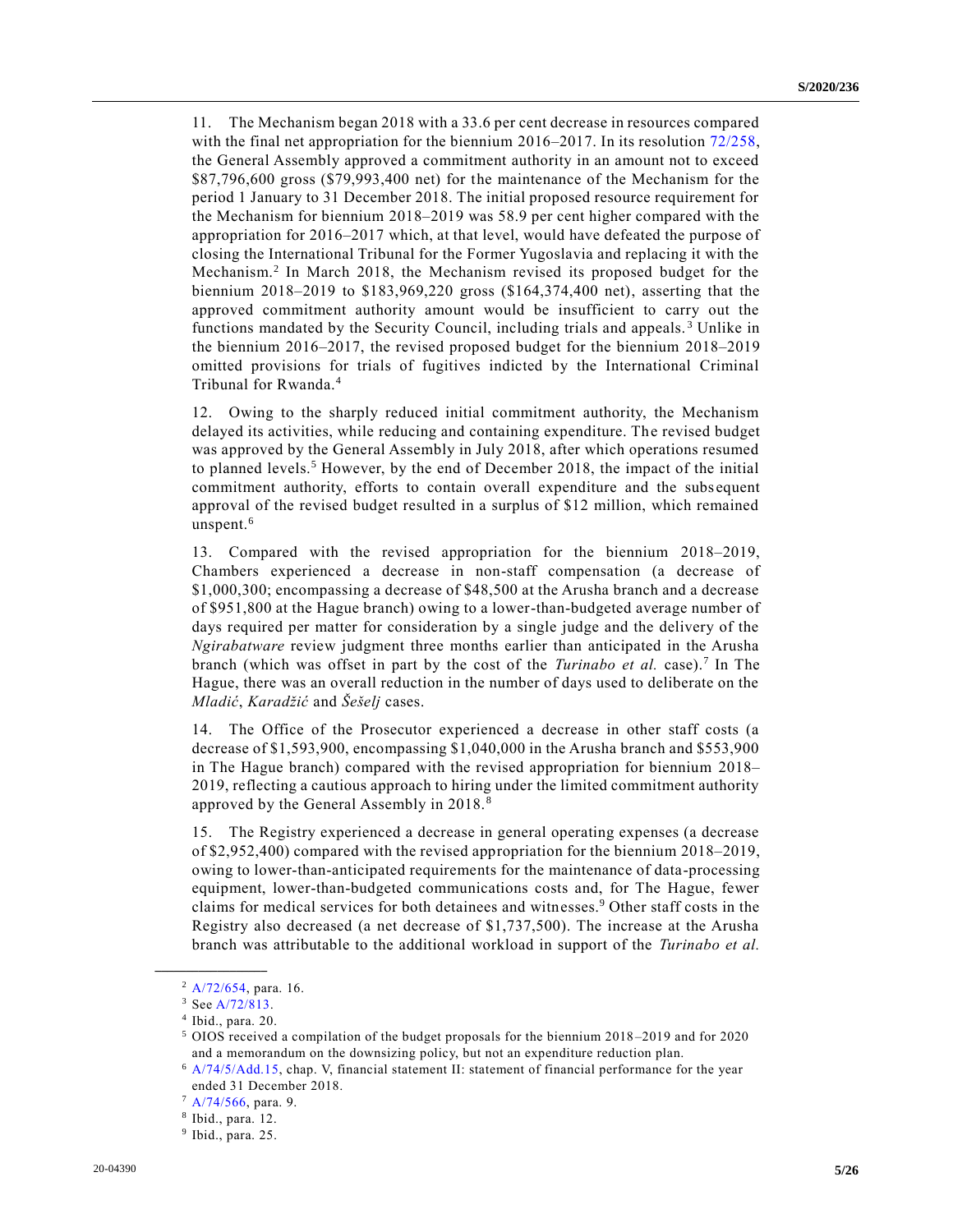case and the decrease at The Hague branch was the result of lower support costs for the *Mladić*, *Karadžić* and *Šešelj* appeals.<sup>10</sup>

## **B. The Mechanism effectively managed human resources flexibly, with good results in geographical diversity and gender balance**

16. After the budget reduction in 2018, the Registrar significantly cut the number of P-5 Head of Section posts in the Registry and adopted a Mechanism downsizing policy to guide further staff reductions.<sup>11</sup>

17. As at 1 November 2019, the Mechanism had 186 approved continuous posts, of which 175 were occupied, and 452 general temporary assistance posts (see table 1).

| Table 1                                                                            |  |  |  |  |
|------------------------------------------------------------------------------------|--|--|--|--|
| International Residual Mechanism for Criminal Tribunals staff, by category of post |  |  |  |  |

|                                       | Number of posts |                 |            |                 |  |  |
|---------------------------------------|-----------------|-----------------|------------|-----------------|--|--|
| Category                              | 1 May 2018      | 1 November 2018 | 1 May 2019 | 1 November 2019 |  |  |
| All staff                             | 509             | 495             | 516        | 627             |  |  |
| Staff on continuous posts             | 158             | 167             | 168        | 175             |  |  |
| Staff on GTA posts                    | 351             | 328             | 348        | 452             |  |  |
| International staff (FS, P and above) | 235             | 231             | 247        | 282             |  |  |
| Local staff $(GS)$                    | 274             | 264             | 269        | 345             |  |  |

*Source*: International Residual Mechanism for Criminal Tribunals progress reports from 2018 and 2019. *Abbreviations*: GTA, general temporary assistance; FS, Field Service; P, Professional; GS, General Service.

> 18. The increase in staff relative to November 2018 represented an increase in staff in the Arusha branch to balance out the structure and workload needs between The Hague and Arusha branches (see table 2).

### Table 2 **International Residual Mechanism for Criminal Tribunals staff, by category of post and branch**

|                                       | Arusha branch |                    |               | Hague branch       |               |                    |               |                    |
|---------------------------------------|---------------|--------------------|---------------|--------------------|---------------|--------------------|---------------|--------------------|
| Category                              | ! May<br>2018 | 1 November<br>2018 | 1 May<br>2019 | 1 November<br>2019 | 1 May<br>2018 | l November<br>2018 | 1 May<br>2019 | 1 November<br>2019 |
| All staff                             | 155           | 165                | 184           | 283                | 354           | 330                | 332           | 344                |
| Staff on continuous posts             | 98            | 111                | 112           | 119                | 60            | 56                 | 56            | 56                 |
| Staff on GTA posts                    | 57            | 54                 | 72            | 164                | 294           | 274                | 276           | 288                |
| International staff (FS, P and above) | 82            | 88                 | 104           | 133                | 153           | 143                | 143           | 149                |
| Local staff $(GS)$                    | 73            | 77                 | 80            | 150                | 201           | 187                | 189           | 195                |

*Source*: International Residual Mechanism for Criminal Tribunals progress reports from 2018 and 2019.

*Abbreviations*: GTA, general temporary assistance; FS, Field Service; P, Professional; GS, General Service.

19. As at 1 November 2019, the Mechanism had 452 personnel in general temporary assistance posts to assist with ad hoc needs, including judicial work. Those posts were

<sup>10</sup> [A/74/593,](https://undocs.org/en/A/74/593) para 4.

<sup>11</sup> [S/2018/347,](https://undocs.org/en/S/2018/347) paras. 112–115.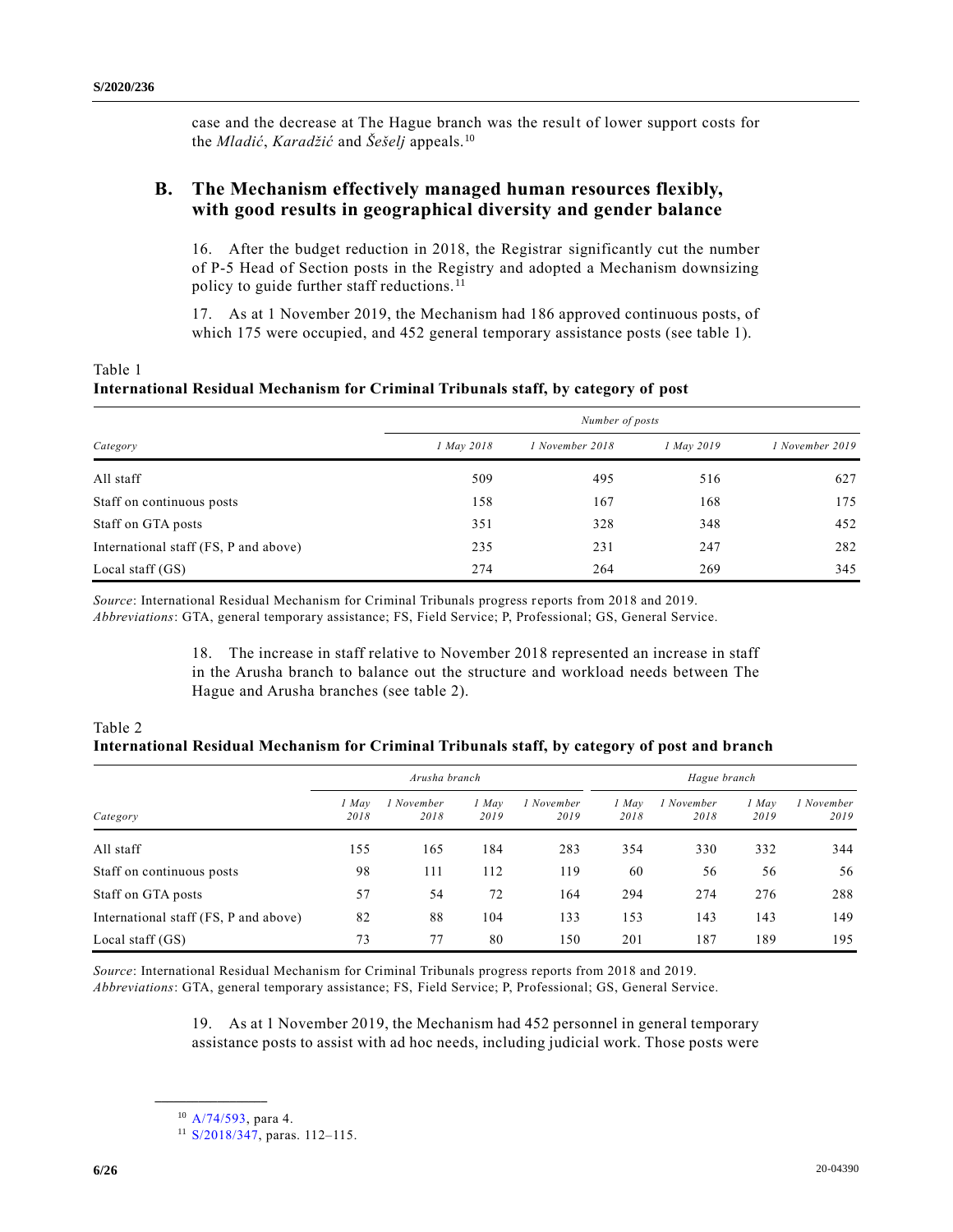short term and consistent with the flexible staffing structure of the Mechanism. The number of staff in that type of post fluctuated depending on the workload.

20. Chambers and the Office of the Prosecutor had lean staffing numbers to represent the ad hoc nature of the judicial activity. In addition, the Office of the Prosecutor determined that the fugitive tracking team had been envisaged as a temporary structure, to be abolished if no results were produced by 2021. The Registry had the most diverse range of functions and the largest number of posts, compared with Chambers and the Office of the Prosecutor. The Hague branch also had a significant number of general temporary assistance posts.

#### **For a downsizing institution with a temporary mandate, the Mechanism performed reasonably well in balancing geographical diversity**

21. Only United Nations entities with established posts are subject to the principle of equitable geographical distribution. As the Mechanism is considered a temporary institution, it does not have established posts, merely temporary posts of fixed duration and positions funded through general temporary assistance. Neither temporary posts nor general temporary assistance posts are subject to the principle of equitable geographical distribution. Nevertheless, the Mechanism paid attention to geographical distribution in recruitment. <sup>12</sup> In November 2019, the Mechanism staff represented 77 different Member State nationalities (see table 3).

22. As at 1 November 2019, the Mechanism had over twice as many staff from Western European and other States than staff from Eastern Europe. The leastrepresented region among the staff was Latin America and the Caribbean (see table 3).<sup>13</sup> As at 1 November 2019, the Mechanism also had staff from 10 countries that are considered underrepresented Member States within the United Nations system.

|                                                             | Arusha branch  | The Hague branch | Mechanism overall <sup>a</sup> |
|-------------------------------------------------------------|----------------|------------------|--------------------------------|
| <b>Nationalities</b>                                        | 39             | 63               | 77 (percentage)                |
| All staff                                                   |                |                  |                                |
| African                                                     | 228            | 24               | 252(40.2)                      |
| Asia-Pacific                                                | 9              | 25               | 34(5.4)                        |
| Eastern European                                            | 4              | 85               | 89 (14.2)                      |
| Latin American and Caribbean                                | 3              | 8                | 11(1.8)                        |
| Western European and Other States                           | 39             | 202              | 241 (38.4)                     |
| International staff (Field Service, Professional and above) |                |                  |                                |
| African                                                     | 78             | 8                | 86 (30.5)                      |
| Asia-Pacific                                                | 9              | 9                | 18(6.4)                        |
| Eastern European                                            | $\overline{4}$ | 34               | 38(13.5)                       |
| Latin American and Caribbean                                | 3              | 4                | 7(2.5)                         |
| Western European and Other States                           | 39             | 94               | 133 (47.2)                     |

# Table 3 **Geographical representation by regional group (as at 1 November 2019)**

*Source*: [S/2019/888.](https://undocs.org/en/S/2019/888)

**\_\_\_\_\_\_\_\_\_\_\_\_\_\_\_\_\_\_**

*<sup>a</sup>* As percentages are rounded to the nearest decimal, the total may not add up exactly to 100 per cent.

<sup>&</sup>lt;sup>12</sup> Interview and correspondence with Registry staff.

<sup>&</sup>lt;sup>13</sup> In comparison, United Nations Secretariat staff percentages by regional groups in December 2018 were as follows: Africa (39.3 per cent); Asia-Pacific (20.4 per cent); Eastern Europe (6.1 per cent); Latin America and the Caribbean (7 per cent); and Western Europe and other States (26.8 per cent) [\(A/74/82,](https://undocs.org/en/A/74/82) table 4).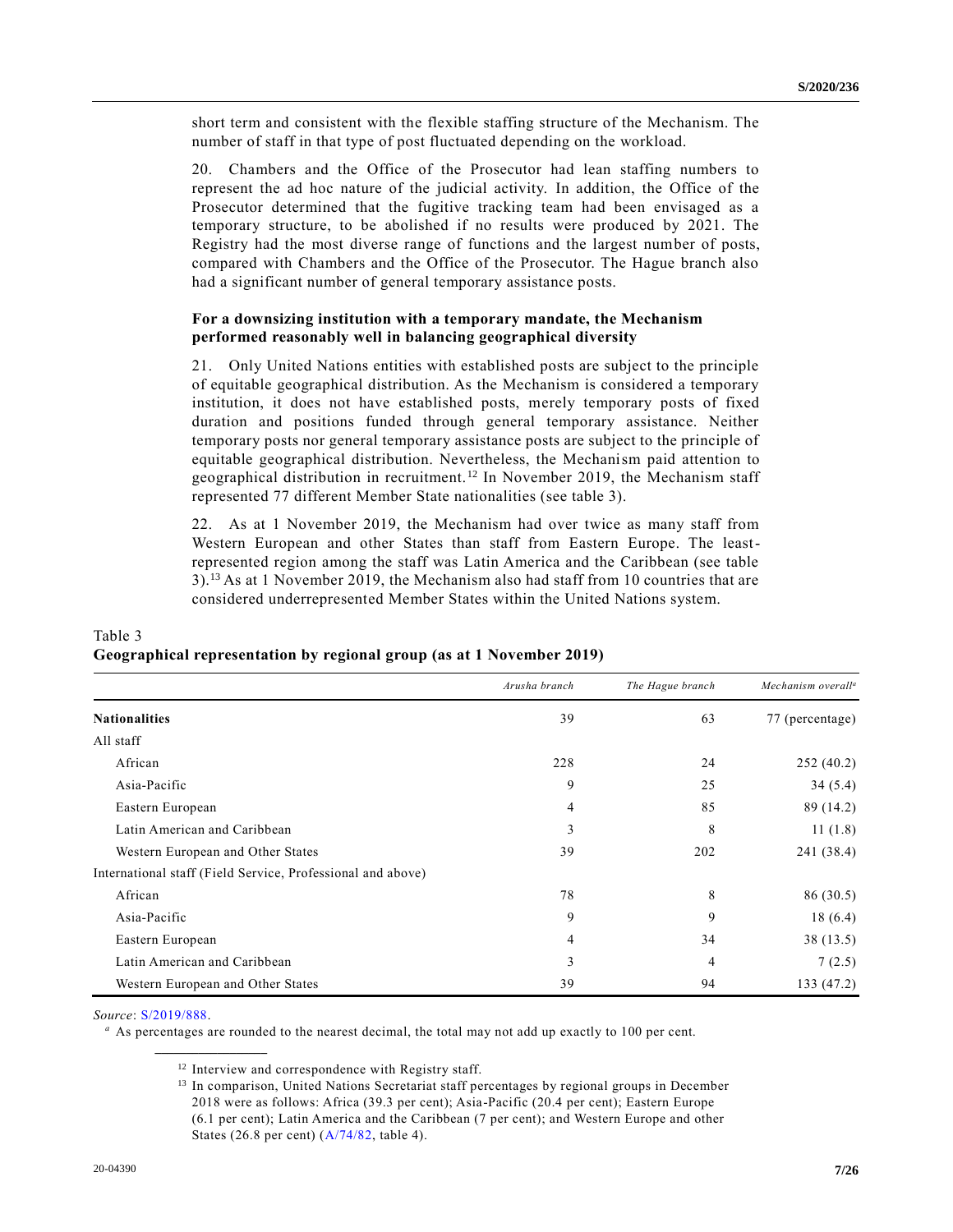23. The higher proportions of staff from Africa and Western Europe and other States corresponded to the location of the two branches of the Mechanism, in Arusha and The Hague.

### **Mechanism-wide gender balance was exceeded, but with gaps among staff in the Field Service category and the Professional and higher categories, as well as by branch**

24. In the Professional category, the Mechanism had a gender breakdown of 52 per cent women to 48 per cent men (see table 4). The entity had achieved parity at the FS-3 level and exceeded gender parity at the P-2 to P-4 levels.<sup>14</sup> Among senior positions, parity was only a few percentage points from being achieved at the P-5 level, and there was only one D-1 post, which was held by a male. However, in the Field Service category, the FS-4 to FS-6 levels also showed a disparity in the gender balance in favour of men. In addition, in the General Service category, there was a ratio of 41 per cent women to 59 per cent men. Meanwhile, there were twice the number of men than women in the Arusha branch and approximately the opposite in The Hague. See paragraphs 57 and 58 below for a further discussion of gender balance and gender parity.

25. Senior appointments to the institution for which the Mechanism does not have direct control remained relatively the same towards the end of 2019 as during the year before, with 6 female judges out of a total of 24 remote judges; in 2017, 5 out of 25 remote judges were women. None of the three elected Mechanism Principals was a woman.

|                                    | Arusha branch |                     | The Hague branch | Mechanism             |                      |
|------------------------------------|---------------|---------------------|------------------|-----------------------|----------------------|
|                                    | Arusha        | Kigali Field Office | The Hague        | Sarajevo Field Office | Overall (percentage) |
| Professional staff (all levels)    | 69            |                     | 147              | 2                     | 219                  |
| Male                               | 46            |                     | 56               | 2                     | 105(47.9)            |
| Female                             | 23            | $\theta$            | 91               | $\theta$              | 114(52.1)            |
| Professional staff (P-4 and above) | 21            | $\theta$            | 50               |                       | 72                   |
| Male                               | 16            | $\Omega$            | 21               |                       | 38 (52.8)            |
| Female                             | 5             | $\Omega$            | 29               | $\theta$              | 34 (47.2)            |
| Field Service staff (all levels)   | 58            | 5                   | $\mathbf{0}$     | $\theta$              | 63                   |
| Male                               | 34            | 3                   | $\theta$         | $\mathbf{0}$          | 37(58.7)             |
| Female                             | 24            | 2                   | $\theta$         | $\boldsymbol{0}$      | 26(41.3)             |
| General Service (all levels)       | 135           | 15                  | 192              | 3                     | 345                  |
| Male                               | 76            | 12                  | 114              | 2                     | 204(59.1)            |
| Female                             | 59            | 3                   | 78               |                       | 141(40.9)            |
| All staff                          | 262           | 21                  | 339              | 5                     | 627                  |
| Male                               | 156           | 16                  | 170              | 4                     | 346 (55.2)           |
| Female                             | 106           | 5                   | 169              |                       | 281 (44.8)           |

### Table 4 **Gender representation**

*Source*: [S/2019/888.](https://undocs.org/en/S/2019/888)

<sup>14</sup> United Nations, Secretariat Gender Parity Dashboard, available at [www.un.org/gender/content/](http://www.un.org/gender/content/un-secretariat-gender-parity-dashboard) [un-secretariat-gender-parity-dashboard](http://www.un.org/gender/content/un-secretariat-gender-parity-dashboard) (accessed on 13 February 2020).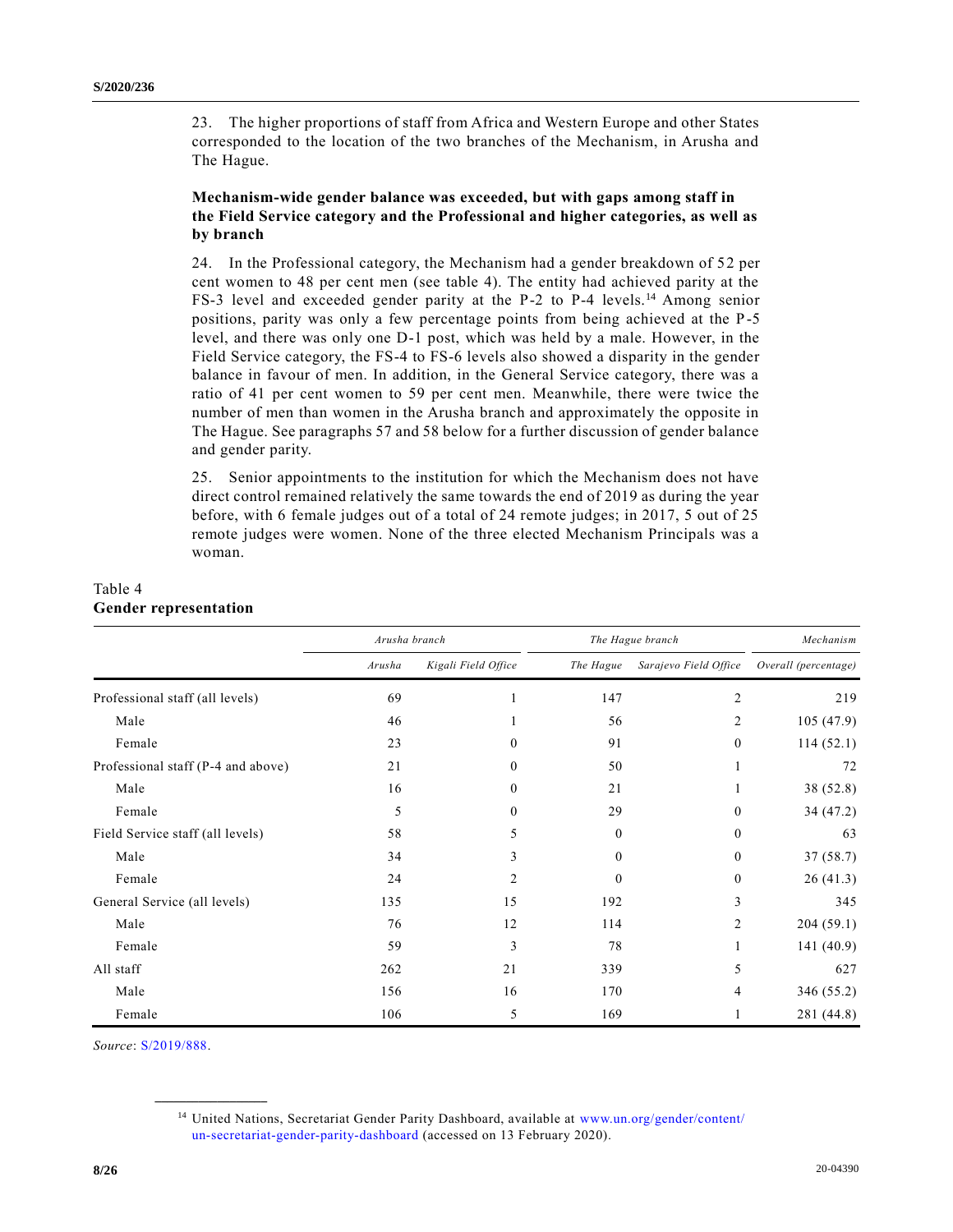## **C. The Mechanism was not systematic in how it presented focused projections of completion timelines, although projections since the latter half of 2018 improved, with further procedural efficiency gains in using diverse approaches from common or civil law systems unlikely to accrue**

26. An analysis of the six cases of which the Mechanism was seized in 2018 and 2019 (*Šešelj*, *Karadžić*, *Mladić*, *Ngirabatware*, *Stanišić and Simatović* and *Turinabo et. al.*), as reported in Security Council progress reports, <sup>15</sup> indicated that the Mechanism was not systematic in presenting focused projections, insofar as they declined to methodically predict the future progress of a trial or estimate a completion date at the start of proceedings (see figure II). <sup>16</sup> The *Karadžić*, *Mladić* and *Šešelj* appeals were given broad estimated completion dates throughout the reporting period, including before proceedings commenced, whereas the Mechanism demonstrated a reluctance to commit to specific time frames from the outset for the *Ngirabatware*, *Staniśić and Simatović* and *Turinabo et. al.* proceedings, or even as the cases progressed, although it did provide reasons for that. In the *Staniśić and Simatović* retrial and the *Ngirabatware* review, the first projection of a completion timeline appeared 11 months after the start of proceedings.



### Figure II **Projected completion timelines**

**\_\_\_\_\_\_\_\_\_\_\_\_\_\_\_\_\_\_**

*Source*: International Residual Mechanism for Criminal Tribunals progress reports from 2015 to 2019.

27. The reluctance in committing to and presenting more specific timelines for trials and review proceedings appeared to stem from an assumption that accurate predictions could only be made at later stages in proceedings, when information was available.<sup>17</sup> Parties to the cases noted that, while average timelines were provided and helpful, specific timelines and projections of completion timelines would be more

<sup>15</sup> [S/2016/453,](https://undocs.org/en/S/2016/453) [S/2016/975,](https://undocs.org/en/S/2016/975) [S/2017/434,](https://undocs.org/en/S/2017/434) [S/2017/971,](https://undocs.org/en/S/2017/971) [S/2018/347](https://undocs.org/en/S/2018/347) (periodic report), [S/2018/471,](https://undocs.org/en/S/2018/471) [S/2018/1033,](https://undocs.org/en/S/2018/1033) [S/2019/417](https://undocs.org/en/S/2019/417) and [S/2019/888.](https://undocs.org/en/S/2019/888) The report dated 20 November 2015 [\(S/2015/896\)](https://undocs.org/en/S/2015/896) was excluded owing to insufficient information on focused projections: the three relevant trial judgments, the appeals relating to which the Mechanism expected to be seized, had not yet b een issued. A separate comparative analysis of information in the progress reports and annual reports yielded less information in the latter type.

<sup>&</sup>lt;sup>16</sup> Defined as a clear and accurate forecast and, in this context, with an estimated completion date for each case.

<sup>17</sup> [S/2018/347,](https://undocs.org/en/S/2018/347) para. 14, in whic[h A/70/873-S/2016/441](https://undocs.org/en/A/70/873) is quoted.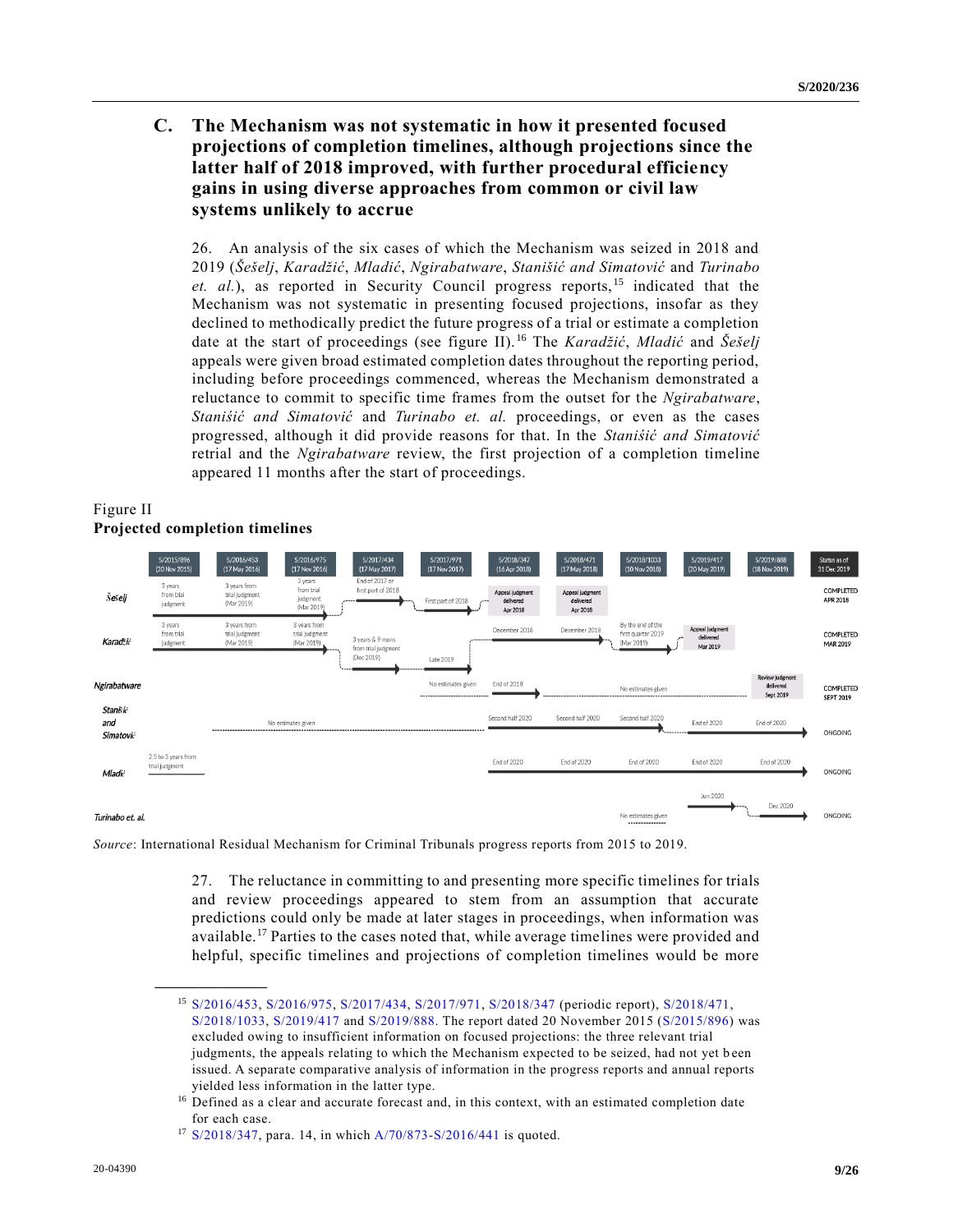useful.<sup>18</sup> However, initial projections could be made at an earlier stage, based on the judges' assessment of the complexity and scope of the case, in consultation with the parties.

28. Research has demonstrated that the single most important predictor of the length of time it takes to issue an appeal judgment is the complexity of the case at trial. <sup>19</sup> While factors such as the number of grounds of appeal and the length of trial judgment has a bearing on the length of the appeal judgment, their effect is smaller than trial complexity.<sup>20</sup> This relationship between trial complexity and the duration of the appeal suggests that it should be possible to make reasonably accurate predictions on when an appeal judgment will be issued, shortly after a trial is finished.

29. The Security Council requested the Mechanism to provide focused projections on two occasions.<sup>21</sup> On the basis of the request made by the Council in 2018, it appeared that the clarity and specificity of progress reports improved somewhat over the course of the evaluation period. One notable improvement was the inclusion of a table in the April 2018 periodic report<sup>22</sup> and a figure depicting judicial progress in both of the  $2019$  progress reports.<sup>23</sup> Such graphical representations enhanced clarity on the overall duration of judicial activity and estimated completion timelines.

### **The pace of ad hoc judicial proceedings in the Mechanism was comparable to that of the International Tribunal for the Former Yugoslavia and the International Criminal Tribunal for Rwanda, with notable efficiencies**

30. Given the pared-down nature of the Mechanism's judicial model and the specificity of the context in which it operates, simplistic comparisons with the timelines of predecessor tribunals were deemed inappropriate. International criminal cases demonstrate exceptional complexity and, consequently, trial complexity has a direct effect on the duration of proceedings and on efficiency. Nevertheless, an analysis of cases of similar trial complexity from the predecessor tribunals was useful in assessing the progress of cases before the Mechanism (see tables 5–10 below). The six cases were compared against cases of similar complexity in the International Tribunal for the Former Yugoslavia and the International Criminal Tribunal for Rwanda (and, in one case, the International Criminal Court).<sup>24</sup> The comparison showed that the *Šešelj* appeal ran at a similar pace when compared with equivalent proceedings in the International Tribunal for the Former Yugoslavia, with some efficiency estimated for the *Stanišić and Simatović* retrial.<sup>25</sup> The two cases with the

<sup>&</sup>lt;sup>18</sup> Interviews with staff and parties, December 2019.

<sup>&</sup>lt;sup>19</sup> Based on new and unpublished multivariate regression analysis in 2020. Trial complexity encompasses factual complexity (when facts necessary to decide the case are voluminous, technical, contradictory or incompatible); legal complexity (when law is complex, hard to ascertain or existing precedents are inconsistent); and participant complexity (participants in the legal process can have an effect on complexity).

 $20$  Trial complexity is a subjective characteristic that can be measured by a proxy variable known as the complexity score, which incorporates the number of trial days, the number of trial witnesses and the number of exhibits used in a trial as a composite score. The scores range from 0 to 3, from least to most complex. This enables a systematic comparison of cases. For 2014–2015 calculations, see Stuart. Ford, "Complexity and efficiency at international criminal courts", *Emory International Law Review*, vol. 29, No. 1 (2014); and to understand why three factors were selected relative to other factors, see Stuart Ford, "The complexity of international criminal trials is necessary", *The George Washington International Law Review*, vol. 48, No. 1 (2015), table 2. In February 2020, those calculations were updated, incorporating actual data from the *Mladić* and *Karadžić* trials; those updated scores are used in the present report.

<sup>&</sup>lt;sup>21</sup> Security Council resolutions  $2256 (2015)$ , para. 19, and  $2422 (2018)$ , para. 8.

<sup>22</sup> [S/2018/347,](https://undocs.org/en/S/2018/347) enclosure 3.

<sup>23</sup> [S/2019/417,](https://undocs.org/en/S/2019/417) enclosure 3; and [S/2019/888,](https://undocs.org/en/S/2019/888) enclosure 3.

<sup>&</sup>lt;sup>24</sup> The complexity score enables a systematic comparison of cases.

<sup>&</sup>lt;sup>25</sup> Provided that the trial judgment is delivered on time and as planned.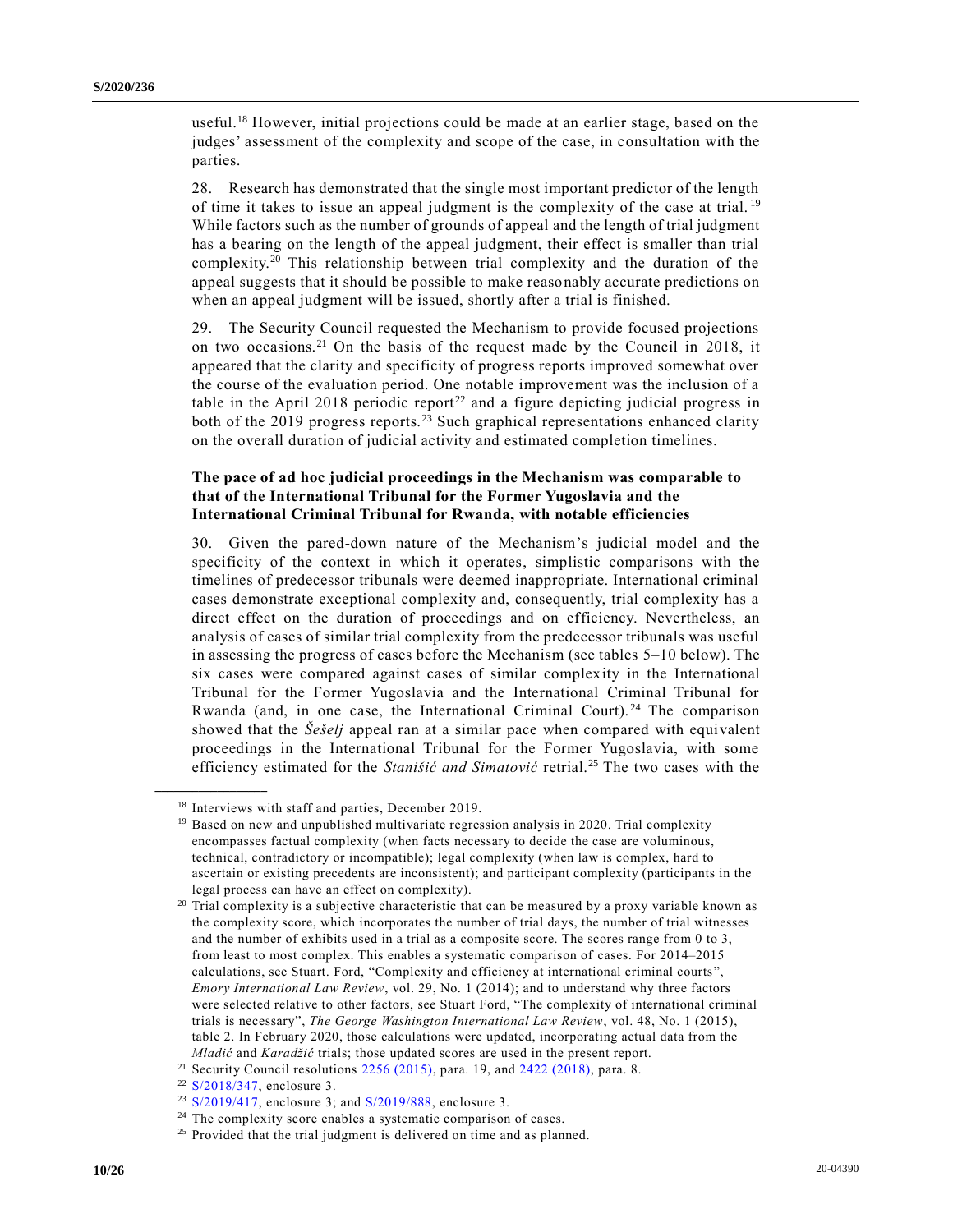highest complexity scores, *Karadžić* and *Mladić*, <sup>26</sup> were completed significantly more quickly than the two most complex multi-accused cases at the International Tribunal for the Former Yugoslavia, *Prlić et al.* and *Popović et al.*, despite being more complex.

## Table 5 *Mladić* **and** *Karadžić* **appeals**

| Case                                                                         | Trial<br>complexity | Trial judgment to appeal<br>hearing | Appeal hearing to appeal<br>judgment | Total time: trial judgment to<br>appeal judgment |
|------------------------------------------------------------------------------|---------------------|-------------------------------------|--------------------------------------|--------------------------------------------------|
| Karadžić<br>(Residual Mechanism)                                             | 2.94                | 2 years, 1 month                    | 11 months                            | 3 years                                          |
| Mladić<br>(Residual Mechanism)                                               | 2.51                | 2 years, 4 months<br>(estimated)    | 9 months (estimated)                 | 3 years, 1 month                                 |
| <i>Prlić et al.</i> (International<br>Tribunal for the Former<br>Yugoslavia) | 2.08                | 3 years, 9 months                   | 8 months                             | 4 years, 6 months                                |
| Popović et al.<br>(International Tribunal for<br>the Former Yugoslavia)      | 1.81                | 3 years, 7 months                   | 1 year, 1 month                      | 4 years, 7 months                                |

### Table 6 *Šešelj* **appeal**

| Case                                                                          | Trial<br>complexity | Trial judgment to appeal<br>hearing | Appeal hearing to appeal<br>judgment | Total time: trial judgment to<br>appeal judgment |
|-------------------------------------------------------------------------------|---------------------|-------------------------------------|--------------------------------------|--------------------------------------------------|
| Šešelj<br>(Residual Mechanism)                                                | 0.59                | 1 year, 8 months                    | 4 months                             | 2 years                                          |
| Haradinaj et al.<br>(International Tribunal for<br>the Former Yugoslavia)     | 0.46                | 1 year, 6 months                    | 9 months                             | 2 years, 3 months                                |
| Milošević (Dragomir)<br>(International Tribunal for<br>the Former Yugoslavia) | 0.54                | 1 year, 7 months                    | 4 months                             | 1 years, 11 months                               |

<sup>&</sup>lt;sup>26</sup> Provided that the appeal judgment is delivered on time and as planned. The calculations assumed an appeals hearing in *Mladić* to occur in March 2020 and judgment to be delivered in December 2020.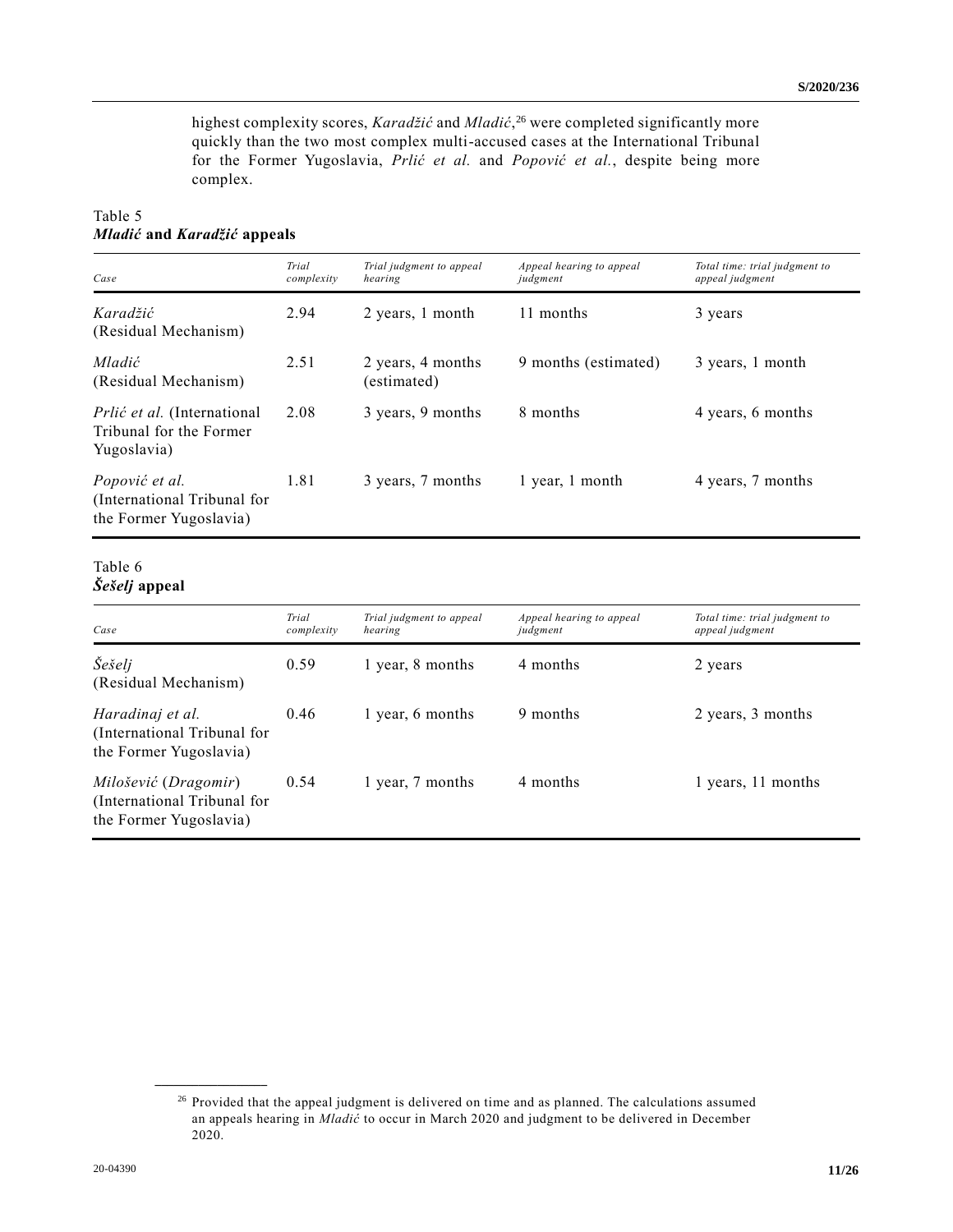| Table 7 |                                                    |  |
|---------|----------------------------------------------------|--|
|         | <i>Stanišić and Simatović retrial<sup>27</sup></i> |  |

| Case                                                                            | Prosecution case | Defence case                                      | Start of trial to trial judgement |
|---------------------------------------------------------------------------------|------------------|---------------------------------------------------|-----------------------------------|
| Stanišić and Simatović<br>(Residual Mechanism)                                  | 1 year, 8 months | to be confirmed<br>(6 months to December<br>2019) | 3 years, 6 months<br>(estimated)  |
| Stanišić and Simatović<br>(International Tribunal for<br>the Former Yugoslavia) | 1 year, 9 months | 1 year, 3 months                                  | 3 years, 11 months                |

31. *Ngirabatware* was only the second review judgment of a final appeal judgment issued in the history of the International Tribunal for the Former Yugoslavia, the International Criminal Tribunal for Rwanda and the Residual Mechanism. The only other case in which a review judgment was issued was that of *Šljivančanin*, before the International Tribunal for the Former Yugoslavia, which was significantly less complex and thus not a good comparator. The delays in the *Ngirabatware* proceedings were attributable to unforeseeable events, many of which were outside the control of the Mechanism. These included the arrest of one member of the Appeals Chamber bench in his home country, the change in defence counsel at a late stage in proceedings and the indictment of five individuals in the *Turinabo et al.* case (and, later, Mr. Ngirabatware himself), in relation to alleged witness interference pertaining to the review proceedings. Several adjournments to the review hearings were ordered considering the change in defence counsel and the disclosure of material from the *Turinabo et al.* case. The review judgment itself was issued remarkably quickly – just four days after the review hearing ended. Given the unique circumstances surrounding the *Ngirabatware* case, it was difficult to generalize about the Mechanism's ability to adhere to its timelines from the lengthy nature of those review proceedings.

### Table 8 *Ngirabatware* **review**

| Case                                                                  | Application for review to decision<br>on application for review | Review hearing to review judgment | Decision on application to review<br>judgment |
|-----------------------------------------------------------------------|-----------------------------------------------------------------|-----------------------------------|-----------------------------------------------|
| Ngirabatware<br>(Residual Mechanism)                                  | 11 months                                                       | 4 days                            | 3 years, 2 months                             |
| Šljivančanin<br>(International Tribunal for<br>the Former Yugoslavia) | 5.5 months                                                      | 5 months                          | 11 months                                     |

32. While the predecessor tribunals heard a number of contempt cases, *Turinabo et al.* (recently joined with the *Ngirabatware* contempt case) was unprecedented in its complexity, novel legal issues for consideration (such as the appropriateness of referral to Rwanda for contempt cases) and the scope and number of defendants. Thus, no easy comparator from the Mechanism itself or the predecessor tribunals could be found. The nearest comparator from the International Criminal Tribunal for Rwanda was that of *Nshogoza*, who had been convicted of having violated a witness protection

<sup>&</sup>lt;sup>27</sup> Calculating from the restart of the trial, in June 2009 (the trial had been originally scheduled to commence in April 2008 but was postponed owing to the non-attendance and ill-health of one of the accused, Mr. Stanišić).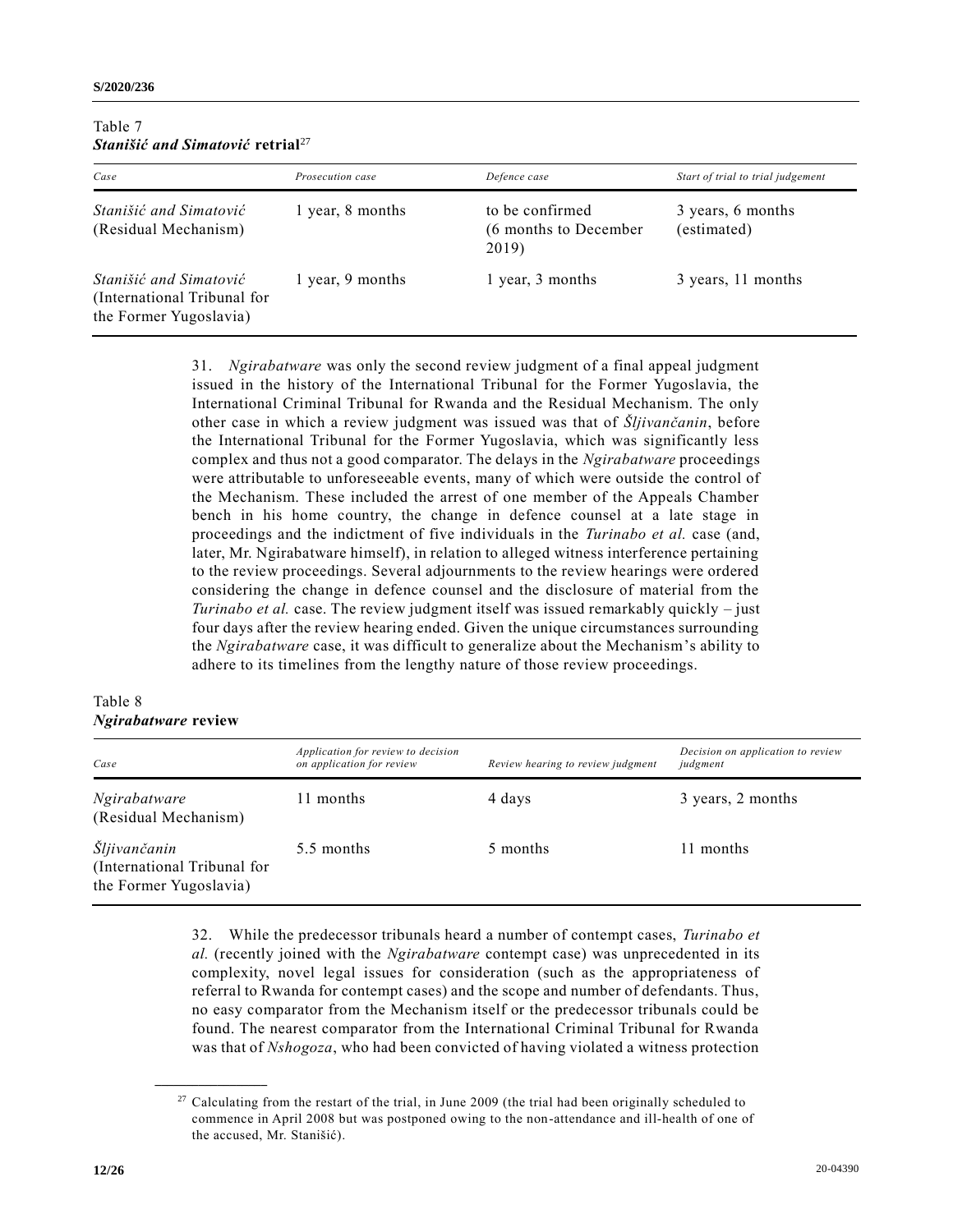order in the *Kamuhanda* case. There had been two multi-accused trials before the International Tribunal for the Former Yugoslavia with claims of attempted improper interference with witnesses, although neither of those cases approached the complexity of *Turinabo et al.*

#### Table 9 *Turinabo et al***. contempt case**

| Case                                                                      | No. of accused | Duration: indictment to trial judgment                                             |
|---------------------------------------------------------------------------|----------------|------------------------------------------------------------------------------------|
| Turinabo et al.<br>(Residual Mechanism)                                   | 6              | To be confirmed (1 year, 4 months to<br>31 December 2019; still at pretrial stage) |
| <i>Nshogoza</i><br>(International Criminal Tribunal for Rwanda)           |                | 1 year, 6 months                                                                   |
| Simić and Avramović<br>(International Tribunal for the Former Yugoslavia) |                | 8 months                                                                           |
| Haraqija and Morina<br>(International Tribunal for the Former Yugoslavia) |                | 11 months                                                                          |

33. Indeed, the closest comparison would appear to be the *Bemba et al.* case before the International Criminal Court, given the many parallels between the two cases. On the basis of the timing of the *Bemba et al.* case, the estimated completion timeline for *Turinabo et al.* appeared to be reasonable. Both cases involved multiple accused alleged to have improperly interfered with witnesses. The profile of defendants, who included defence team investigators and the accused from the main trial, was another similarity. In both cases, many complex and novel evidentiary and legal issues were grappled with, including the use of evidence extracted from electronic devices.<sup>28</sup> On that basis, *Bemba et al.* provided a suitable baseline comparator for the *Turinabo et al. case.* However, given the differences between the confirmation of charges stage at the International Criminal Court with the confirmation of indictment stage before the Mechanism, and the procedural differences between the two systems more generally, any comparison of timelines should be treated with caution. In assessing this comparison, it must be noted that the joinder of *Turinabo et al.* with *Ngirabatware* in December 2019 was likely to have a negative impact on the projected start date for trial.<sup>29</sup>

<sup>28</sup> *Prosecutor v. Bemba et al.*, prosecution's first request for the admission of evidence from the Bar table, Case No. ICC-01/05-01/13-1013-Red (16 June 2015); and *Prosecutor v. Turinabo et al.*; *Prosecutor v. Ngirabatware*, decision on prosecution motion for joinder of the *Ngirabatware* and *Turinabo et al.* contempt cases, cases Nos. IRMCT-18-116-PT and IRMCT-19-121-PT, 10 December 2019.

<sup>29</sup> [S/2019/888,](https://undocs.org/en/S/2019/888) para. 54.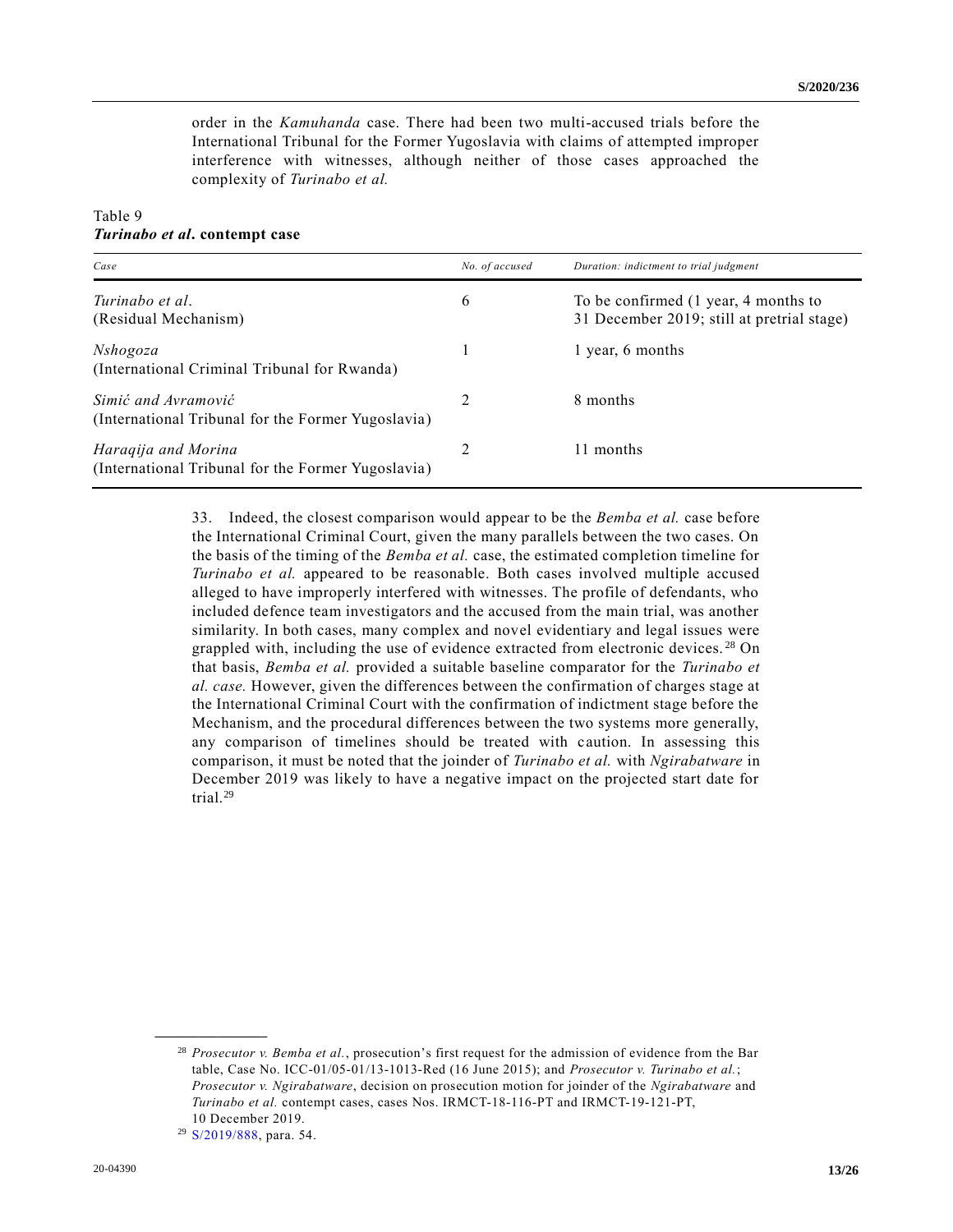| Case                                               | Confirmation <sup>a</sup>             | Start of trial                                    | Trial judgment and<br>sentence  | Appeal judgment | Duration: confirmation<br>to sentence |
|----------------------------------------------------|---------------------------------------|---------------------------------------------------|---------------------------------|-----------------|---------------------------------------|
| Turinabo et al.<br>(Residual)<br>Mechanism)        | 24 August 2018<br>(of indictment)     | First half of<br>2020<br>(estimated) <sup>b</sup> | 31 December<br>2020 (estimated) | To be confirmed | 2 years,<br>4 months<br>(estimated)   |
| Bemba et al.<br>(International)<br>Criminal Court) | 11 November<br>$2014$ (of<br>charges) | 29 September<br>2015                              | 22 March $2017c$                | 8 March 2018    | 2 years,<br>4 months                  |

### Table 10 *Turinabo et al.* **contempt case**

**\_\_\_\_\_\_\_\_\_\_\_\_\_\_\_\_\_\_**

*<sup>a</sup>* Confirmation of indictment at the Residual Mechanism; confirmation of charges at the International Criminal Court.

<sup>*b*</sup> In the November 2019 report, the estimated start date was given as the "first half of 2020" [\(S/2019/888,](https://undocs.org/en/S/2019/888) enclosure 3). By 12 January 2020, the trial had not yet commenced.

*<sup>c</sup>* The trial judgment was issued on 19 October 2016 (*Prosecutor v. Bemba et al.*, public redacted version of judgment pursuant to Article 74 of the Statute, case No. ICC-01/05-01/13-1989-Red, 19 October 2016). The sentence was issued on 22 March 2017 (*Prosecutor v. Bemba et al.*, decision on sentence pursuant to Article 76 of the Statute, case No. ICC-01/05-01/13-2123- Corr, 22 March 2017).

#### **The Mechanism had a blended procedural model that combined different features of adversarial and inquisitorial procedural traditions**

34. Like its predecessors, the Mechanism adopted a blended procedural model that combined different features of adversarial and inquisitorial procedure traditions. 30 Both scholarship and practice have moved beyond the dichotomy of adversarial and inquisitorial paradigms for two reasons. The procedural traditions have converged to such an extent that there is no such thing as a pure civil-law or common-law approach to criminal procedure in most domestic jurisdictions.<sup>31</sup> In addition, the blended model of international criminal procedure has matured to such an extent that it could be considered a procedural system in its own right. <sup>32</sup>

35. There was little evidence to suggest that adopting an approach that is more adversarial or inquisitorial in nature would enhance efficiency and enable the Mechanism to complete its cases in a fairer or more efficient manner. While the Mechanism held remote plenaries to discuss the matter,<sup>33</sup> studies have also demonstrated that the adoption of some procedural reforms, including managerial judging, the use of written witness testimony in lieu of oral testimony and inquisitorial

<sup>&</sup>lt;sup>30</sup> Fausto Pocar, "Common and civil law traditions in the ICTY criminal procedure: does oil blend with water?" in *Common Law, Civil Law and the Future of Categories*, Janet Walker and Oscar G. Chase, eds. (Markham, Ontario, LexisNexis, 2010); O-Gon Kwon, "The challenge of an international criminal trial as seen from the bench", *Journal of International Criminal Justice*, vol. 5, No. 2 (May 2007); Yvonne McDermott, "International criminal procedure and the false promise of an ideal model of fairness", in *Obstacles to Fairness in Criminal Proceedings*, John Jackson and Sarah Summers, eds. (Portland, Oregon, Hart Publishing, 2018); and Alex Whiting, "The ICTY as a laboratory of international criminal procedure", in *The Legacy of the International Criminal Tribunal for the Former Yugoslavia*, Bert Swart, Alexander Zahar and Göran Sluiter, eds. (Oxford, Oxford University Press, 2011).

<sup>&</sup>lt;sup>31</sup> Craig Bradley, "The convergence of the continental and the common law model of criminal procedure", *Criminal Law Forum*, vol. 7, No. 2 (1996); and John Jackson and Sarah Summers, *The Internationalisation of Criminal Evidence* (Cambridge, Cambridge University Press, 2012).

<sup>32</sup> Gideon Boas, *The Milošević Trial: Lessons for the Conduct of Complex International Criminal Proceedings* (Cambridge, Cambridge University Press, 2007); and Goran Sluiter and others, eds., *International Criminal Procedure: Principles and Rules* (Oxford, Oxford University Press, 2013).

<sup>&</sup>lt;sup>33</sup> According to interviews, the plenary was held on 9 April 2018.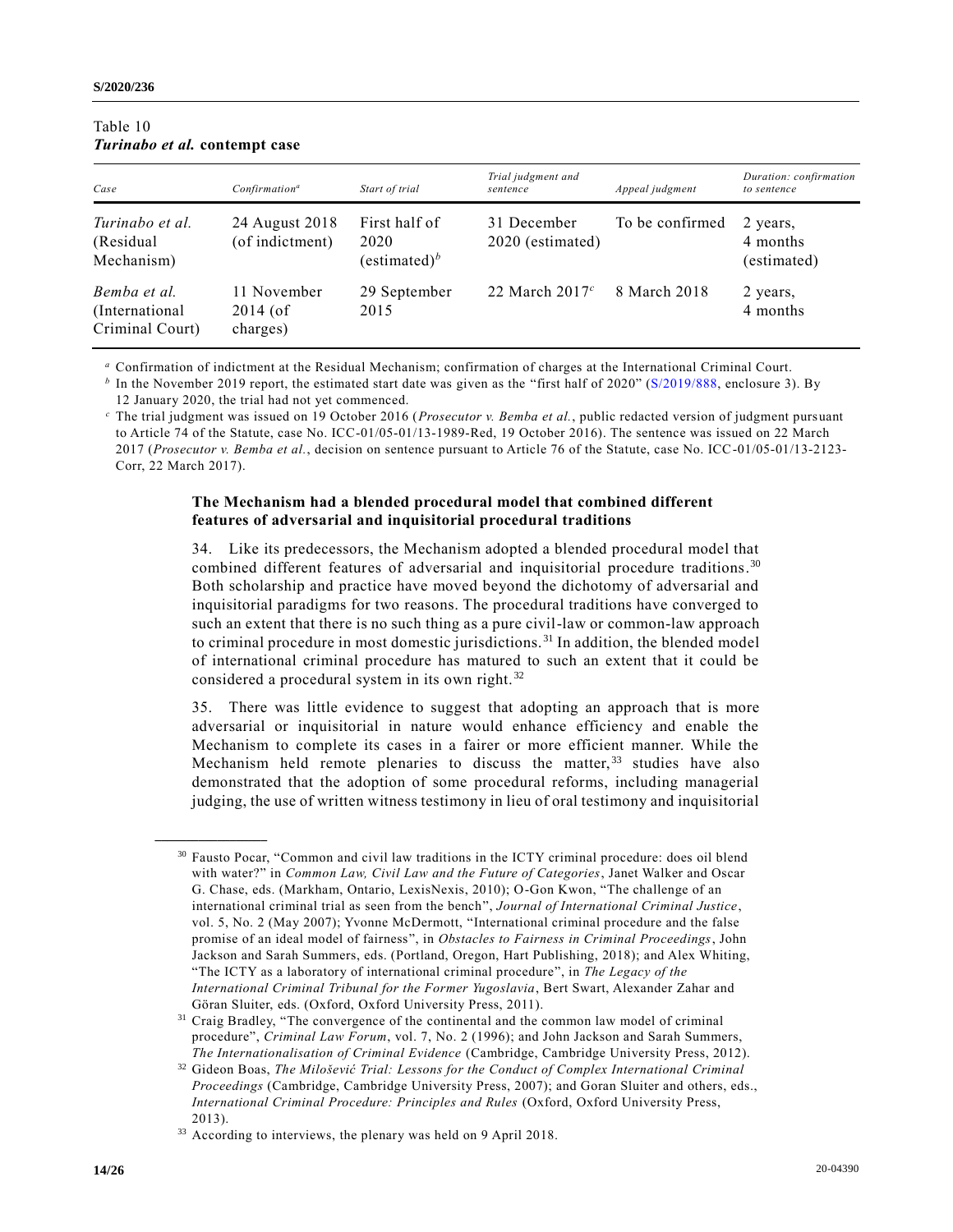procedures at the Extraordinary Chambers in the Courts of Cambodia, had limited to no effect.<sup>34</sup>

## **D. Four recommendations (recommendations 3, 4, 5 and 6) from the 2018 evaluation were implemented and two recommendations (recommendations 1 and 2) were partially implemented**

36. In 2018, OIOS made six recommendations to the Mechanism. The first recommendation read as follows:

**Recommendation 1: Develop scenario-based workforce plans to enhance responsiveness to a surge in workload.** Given the budget reduction in the 2018–2019 biennium, the Mechanism should develop and use scenario planning to inform decisions on the allocation of resources, staff training and preparation for unforeseen and foreseeable events (i.e., trial activities and requests for assistance) to ensure its ability to scale up quickly and effectively, including: (a) analysing the implications of different scenarios for Mechanism functions; and (b) developing actionable plans to mitigate risk.

**Indicator(s) of achievement**: Scenarios are identified and plans and protocols developed to respond to changes in workload.

37. A scenario-based workforce plan with three potential scenarios that identified risk mitigation plans and protocols to respond to changes in the workload, and procedures for the Registry in the Arusha branch on trial readiness, were submitted to OIOS in February 2019. An initial desk review of the evidence led to a prima facie assessment that the recommendation had been implemented. <sup>35</sup> The scenario-based workforce plan had been created on the basis of the different levels of work arising from three different levels of judicial activities (from lowest to highest), indicating the associated risks and mitigating measures. However, in December 2019, it was determined through interviews during the course of the evaluation that the scenario based workforce plan had been developed without a Mechanism-wide consultative process.<sup>36</sup>

38. As the Mechanism is not a one-court system, in that the Registry, Chambers and Office of the Prosecutor operate relatively independently of each other, the recommendation had deliberately targeted the entire Mechanism to reinforce coordination, information-sharing and coherence across organs and branches, as well as to lend credibility to the scenario-based workforce plan exercise and the decisions emanating therefrom. The plan was also intended to be a live document, updated at regular intervals, to help all senior leaders and management make informed decisions in a collaborative manner on how best to strategically and methodically allocate

<sup>34</sup> Maximo Langer and Joseph Doherty, "Managerial judging goes international, but its promise remains unfulfilled: an empirical assessment of the ICTY reforms", *Yale Journal of International Law*, vol. 36, No. 2 (2011); Yvonne McDermott, "The admissibility and weight of written witness testimony in international criminal law: a socio-legal analysis", *Leiden Journal of International Law*, vol. 26, No. 4 (December 2013); and Sergey Vasiliev, "Trial process at the ECCC: the rise and fall of the inquisitorial paradigm in international criminal law? ", in *The Extraordinary Chambers in the Courts of Cambodia: Assessing their Contribution to International Criminal Law*, Simon Meisenberg and Ignaz Stegmiller, eds. (The Hague, T.M.C. Asser Press, 2016).

<sup>&</sup>lt;sup>35</sup> The recommendation was subsequently cited in the progress reports of the Mechanism as "closed" [\(S/2019/417,](https://undocs.org/en/S/2019/417) para. 137, and [S/2019/888,](https://undocs.org/en/S/2019/888) para. 134).

<sup>&</sup>lt;sup>36</sup> Correspondence on 13 November 2019 with the Registry indicated that only five Registry staff members had been involved in developing the plan. Interviews with staff members in the Office of the President, Chambers and the Office of the Prosecutor in December 2019 confirmed that staff were unaware of the plan.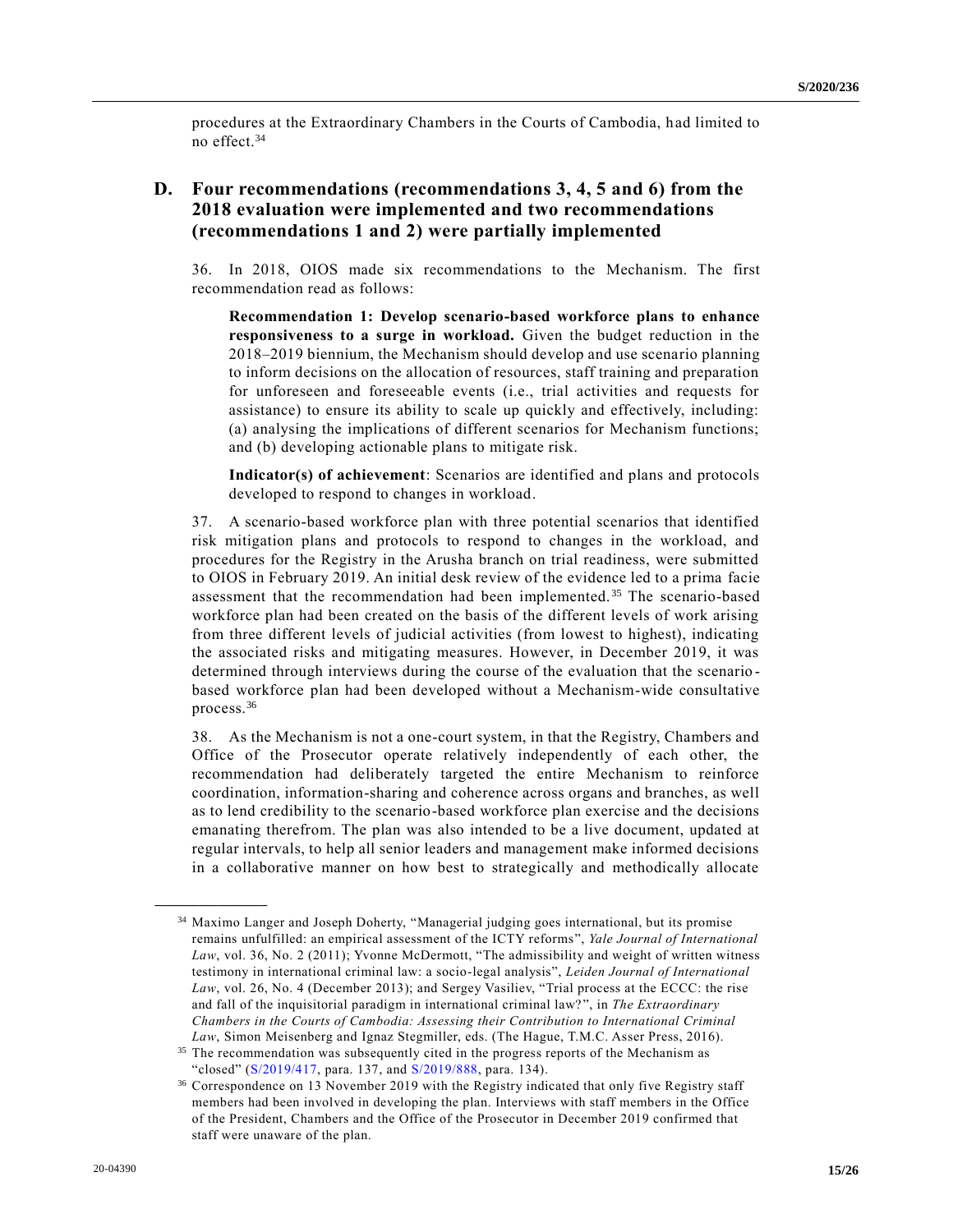existing resources and recruit, train and retain staff in preparation for various types of contingencies. However, in December 2019, updates had not been incorporated into the plan. $37$ 

- 39. The recommendation was partially implemented.
- 40. The second recommendation read as follows:

**Recommendation 2: Support and strengthen staff morale through conduct of a survey to identify key concerns to manage downsizing and upsizing.** The Office of the Prosecutor should identify the root causes of low morale to enable better planning for the likely effects of such changes.

**Indicator(s) of achievement**: Analysis of staff morale is conducted and strategies to manage institutional changes are developed and implemented in consultation with staff of the Office of the Prosecutor.

41. Both trial and appeals teams were lean, and any situation resulting in short staffing, coupled with intense judicial workloads, affected productivity and morale. <sup>38</sup> When the unexpected contempt case arose, the Office of the Prosecutor flexibly deployed staff to work on the case although, as a result, other activities, including but not limited to post-judgment case archiving and transition activities, were deferred. Given the dynamic level of ad hoc judicial activity, the Office of the Prosecutor had a shortfall of capacity to address ongoing activities.<sup>39</sup>

42. The Office of the Prosecutor launched a 166-question staff morale survey that was open from late October to November 2019. Out of a total of 100 staff, 90 responded. The results of the survey were shared with the management of the Office of the Prosecutor in December 2019 and with all staff of the Office in January 2020. Subsequently, discussions were held between management and staff. Overall, the results of the survey indicated that staff morale appeared to have improved in comparison with previous years, although downsizing and job insecurity were key drivers of negative morale across both branches, compounded by the 2018 Mechanism budget crisis, the corresponding late contract extensions and a lack of professional development opportunities.<sup>40</sup>

43. Senior management of the Office of the Prosecutor held a staff retreat in late January 2020 to discuss specific measures. The outcome of the retreat was a list of 25 preliminary measures to be implemented in four categories: (a) downsizing, budget and job security; (b) professional development; (c) cross-branch issues; and (d) communications. However, at the time of the review, only measures in the category of professional development had been initiated.

- 44. The recommendation was partially implemented.
- 45. The third recommendation read as follows:

**Recommendation 3: Enhance efforts in strengthening the harmonization and unification of offices as one institution.** The Registry should engage in more strategic planning by: (a) offering the same high-quality services throughout the Mechanism. Administrative support services should reorient itself as a service provider that offers a high standard across both branches and remains sensitive to different commercial environments; (b) deepening internal efforts to coordinate across branches within specific Registry sections to foster

<sup>&</sup>lt;sup>37</sup> Interviews with senior Registry staff in December 2019.

<sup>38</sup> The Appeals team had the most attrition owing to the prospect of downsizing at the end of a case (interviews with staff in the Office of the Prosecutor in December 2019).

<sup>&</sup>lt;sup>39</sup> Discussions with staff in the Office of the Prosecutor, January 2020.

<sup>40</sup> Correspondence with staff in the Office of the Prosecutor, 18 January 2020.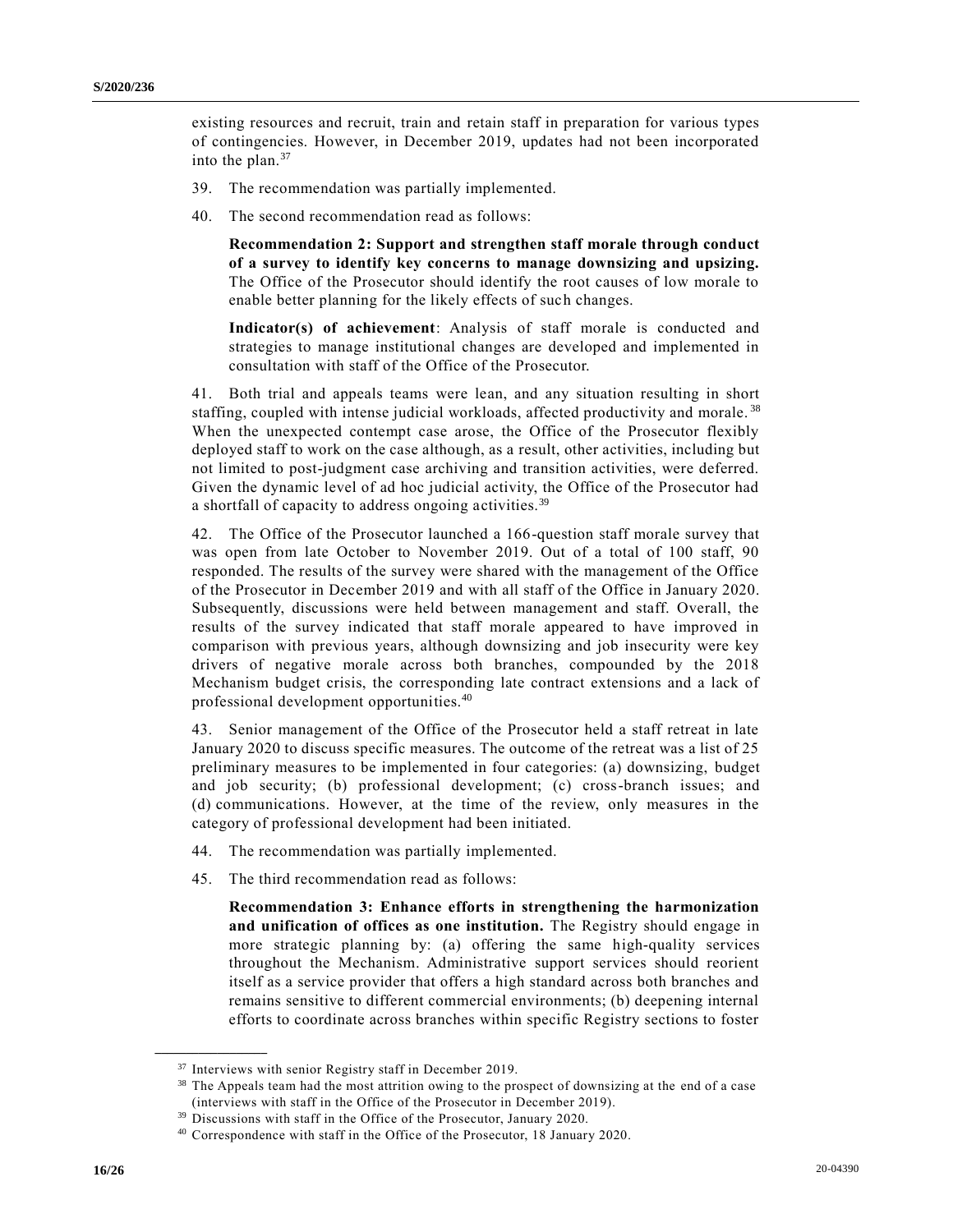a unified office, particularly in the Mechanism Archives and Records Section and the Language Services Section.

**Indicator(s) of achievement**: Strategic plans and operational procedures, developed in consultation with Registry staff, reflect an intensification of crossbranch coordination and harmonization of service delivery.

46. To strengthen the quality of administrative support services across both branches, the Chief Administrative Officer was relocated from The Hague to Arusha in 2019. The Mechanism also received funding for six additional posts in Administration to balance out the function in the Arusha branch. Most of the administrative challenges experienced from 2017 by staff in the Arusha branch appeared to have been resolved.<sup>41</sup> In addition, the intranet, Tribunet, was revised to harmonize content across the branches and to provide tailored information based on the needs of each branch.

47. The management reporting lines were restructured in the Language Services Section such that the Section was managed separately in both branches by a Reviser at the P-4 level, each reporting to their respective Chief of Registry. In prior years, the Section had been managed by a double-hatted International Tribunal for the Former Yugoslavia P-5 Chief of the Conference and Language Services Section based in The Hague. The policies, procedures and productivity standards were harmonized across both branches.<sup>42</sup> Performance objectives for Language Services Section management at both branches included cross-branch cooperation and development of workplans. In 2019, the Language Services Section Unit Heads gauged the impact of the change in management structure through discussions with their staff. Staff members in Arusha confirmed that they had closer contact with management and experienced faster decision-making on contract extensions, recruitment and resource planning.<sup>43</sup> Staff in The Hague experienced no change or detriment to their work.

48. The management reporting lines of the Mechanism Archives and Records Section were restructured so that, instead of two separate Heads in each branch, the Section had one Chief Archivist at the P-5 level based in The Hague who supervised activities across both branches, with a Head of the Mechanism Archives and Records Section at the P-4 level in Arusha who reported to the Chief. That was akin to the organizational structure of the Section from 2012 to 2014. <sup>44</sup> To further harmonize the structure of and processes across the branches, the judicial filings function and the management of the library were no longer the responsibility of the Mechanism Archives and Records Section in the Arusha branch, which was consistent with the arrangements in The Hague branch. While responsibilities differed in both branches, several additional measures were introduced to further deepen cross-branch coordination and harmonization in line with goal 5 in the Mechanism Archives and Records Section Strategic Plan for the period 2017–2021. Those measures included, but were not limited to, tools to facilitate internal communications and practices to improve cross-branch coordination, cooperation and collaboration, such as training and joint project groups.

49. The recommendation was implemented.

<sup>41</sup> Interviews in The Hague and Arusha branches in December 2019.

<sup>42</sup> Both branches have a productivity standard of, on average, 5.5 pages of translation and 13 pages of revision per day.

<sup>43</sup> As indicated in the response to the follow-up questions provided by the Language Services Section on 8 January 2020.

<sup>44</sup> Internal memorandum from the Registrar on furthering harmonization of the work of the Mechanism Archives and Records Section. The change in management structure became effective in April 2019; it was therefore too early to measure tangible change.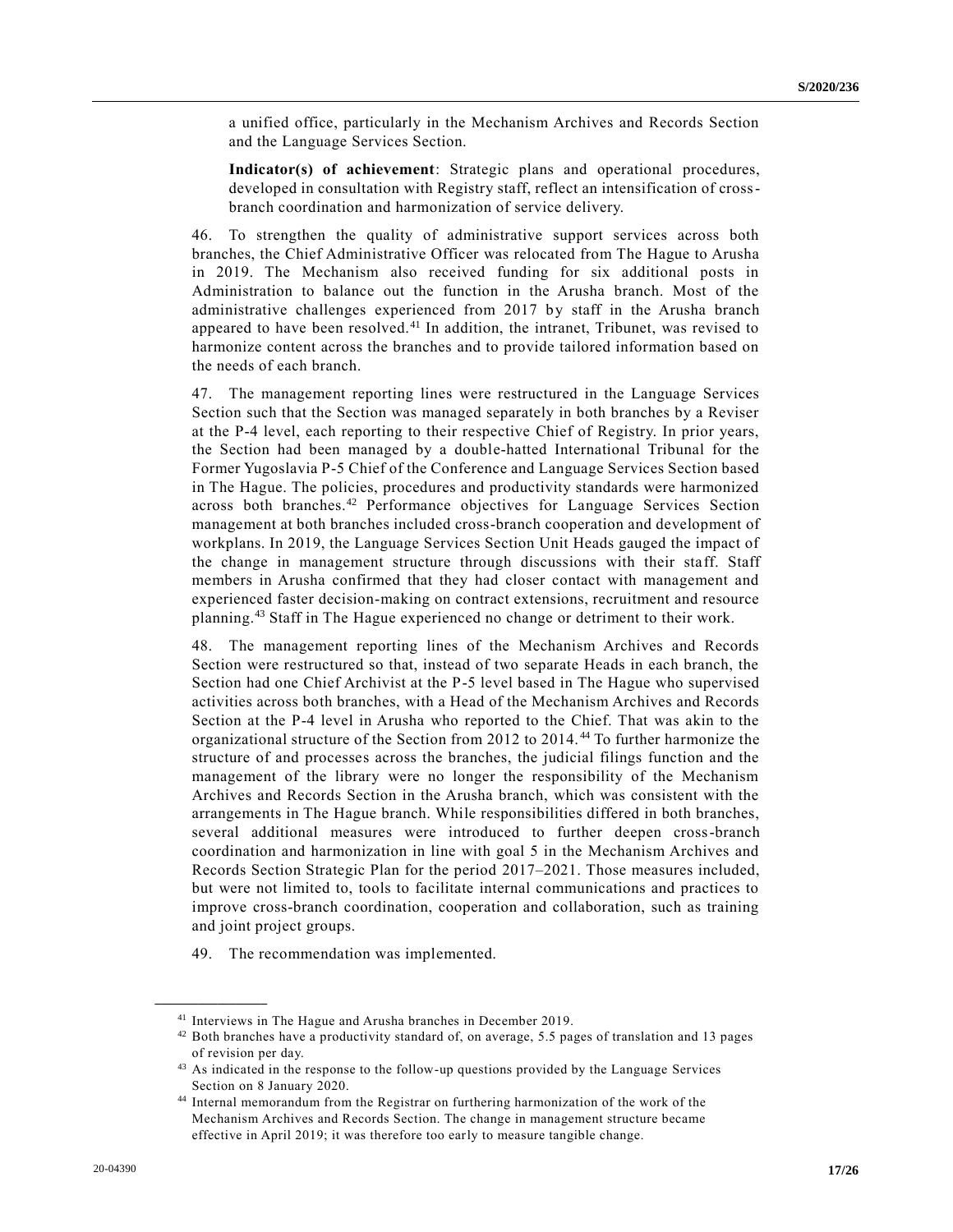50. However, one matter that arose during the evaluation was the harmonization of the External Relations Office. While cross-branch coordination functioned well in that Office, the dual reporting lines to the Registrar and the Office of the Presid ent led to lags in deliverables, gaps in oversight and gaps in internal communication.<sup>45</sup> The external relations function was managed separately by the Head, at the P-4 level, in each branch, with resources larger in the Hague branch than in the Arusha branc h. The reporting structure was not aligned to ensure a consistent and Mechanism-wide approach to optimize efficiency and effectiveness.

51. The fourth recommendation read as follows:

**Recommendation 4: Ensure institution-building projects are supported by consistent leadership, inclusive engagement and, where necessary, thirdparty expertise.** To address resistance to change and encourage end user satisfaction, the Registrar should: (a) on the Arusha facilities: prioritize certain areas of the Lakilaki building affecting staffing working conditions and identify means to address them in a timely manner; (b) on the unified judicial database: engage a neutral entity to provide an independent assessment of the current state of the project and the feasibility of integrating custom-built International Tribunal for the Former Yugoslavia applications. The Registrar should also broaden and deepen engagement with all project stakeholders.

**Indicator(s) of achievement**: Evidence of broad Mechanism representation on project management teams; evidence of consultation with Mechanism stakeholders at all stages of project design, implementation and assessment; and evidence of a prompt and structured handover process to ensure continuity of project leadership and management during transitions, as applicable.

52. The Registrar prioritized areas in the Lakilaki building where conditions posed a risk to health and safety, including exposure to dust, rain, pooling water in the office, intense sunlight exposure, insufficient sound barriers between the offices and other structural deficiencies. In 2018 and 2019, some of the improvements carried out included: (a) the installation of blinds in all offices and meeting rooms to protect against direct sunlight; (b) corrective action on balconies to avoid pooling of rain water and rain ingress into office buildings; (c) installation of safari tents with wooden floors to serve as temporary meeting and training rooms; (d) rerouting the water pipe from the data centre; (e) the modification of containers for storage, defence offices and holding cells; (f) the creation of retaining walls and the installation of plantings to prevent dust; (g) modification of the Mechanism Archives and Records Section office and the Security locker rooms and lounge space; and (h) improvements to the service road. While some minor issues remained, the work appeared prioritized, organized, consultative and addressed in a timely manner.

53. Following the 2019 independent assessment of the unified judicial database through an OIOS audit,<sup>46</sup> the terms of references were defined for the Project Board and the Project Manager; the Project Board members and the Project Manager were appointed; and the Information and Communications Technology Committee reviewed the functional and technical requirements of four options, including whether a unified judicial database was needed at all. <sup>47</sup> The Information and Communications Technology Committee eventually chose to expand the use of The Hague Judicial

<sup>&</sup>lt;sup>45</sup> Interviews with staff in the Registry and the Office of the President, December 2019.

<sup>46</sup> OIOS, "Audit of the unified judicial database project at the International Residual Mechanism for Criminal Tribunals", report 2019/009 (5 March 2019).

<sup>&</sup>lt;sup>47</sup> The technical options review matrix contained the following options: option 1: "suspend the UJDB" (unified judicial database); option 2: use the court management system (CMS) Trim; option 3: use The Hague Judicial Database; and option 4: do nothing.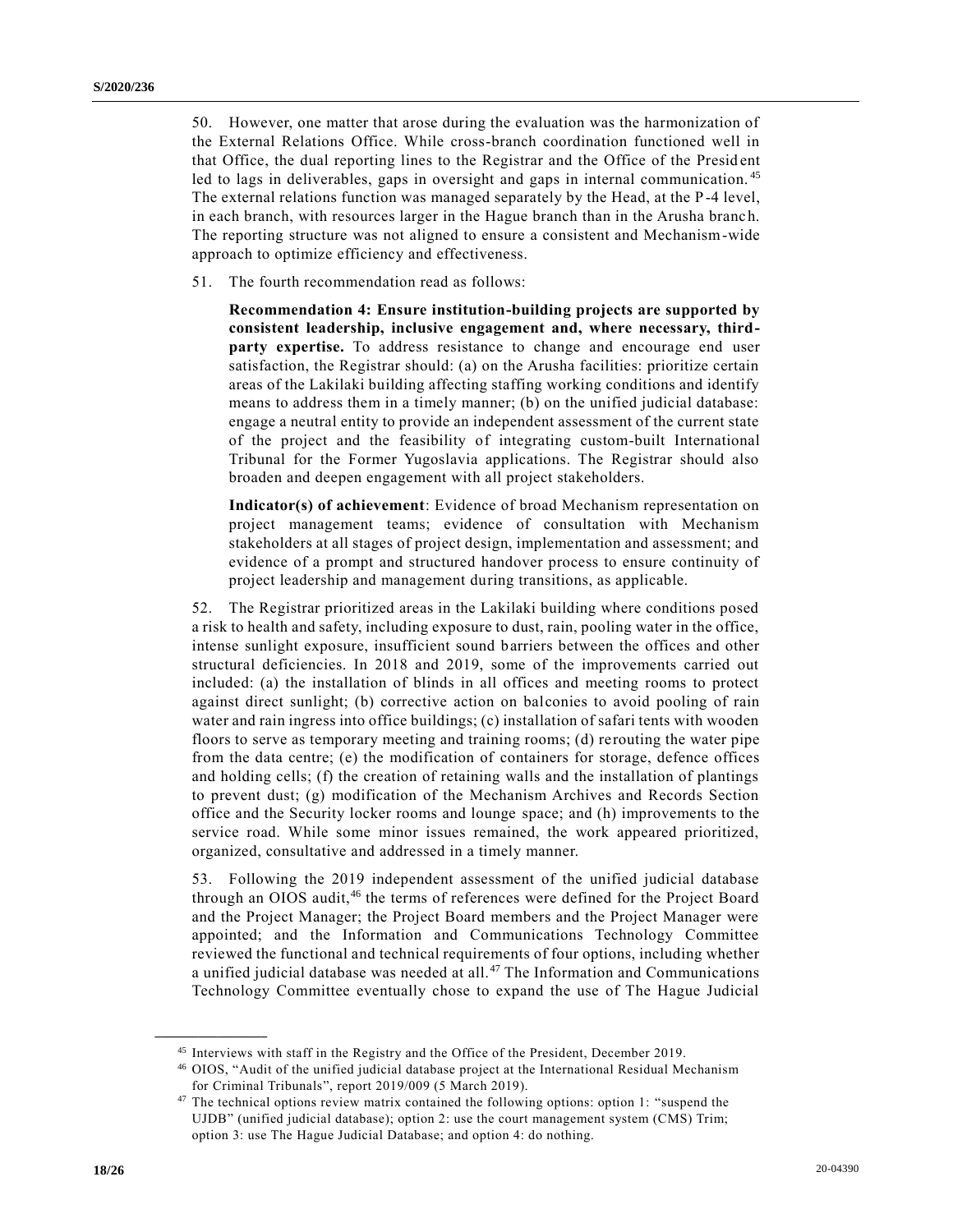Database to the Arusha branch<sup>48</sup> and, in endorsing that recommendation, the Registrar subsequently revalidated the business case for the project.

54. The recommendation was implemented.

55. However, while the unified judicial database project was in progress at the time of the review, OIOS suggests that the Mechanism pay close attention to cost-control issues and information security risks. None of the documents provided, including the 2019 technical options review matrix, contained a rigorous costing analysis to concretely inform decision-making. It was also noted in the review matrix that The Hague Judicial Database option would enable the system to be used with full functionality nearly immediately. Upon review of documents and in interviews, it was evident that, while many of the customized judicial software developed in The Hague functioned well, other functionalities (namely, the search function for internal research, public access and record-keeping) still did not work as at 31 December 2019.<sup>49</sup> What had worked best as a result of extending The Hague Judicial Database to Arusha was the automation of the judicial filing system, even with unexpected judicial activity in Arusha. All key users interviewed in both branches praised the efficiency gains of the judicial filing system. Only a limited number of staff voiced concern over the choice of using The Hague Judicial Database and the potential loss of certain search functions available in the erstwhile Arusha system for external access.<sup>50</sup> At the same time, risks in using a legacy records management system as a unified database that lacked updated technology and considerations of the extent and cost of the information technology support needed to be maintained over time had not been addressed.<sup>51</sup> These remained considerations critical to a downsizing institution. The initial unified judicial database project cost an estimated \$466,023, but an asset valuation as of December 2017 reflected an expenditure of \$1,810,037, indicating an overexpenditure of \$1,344,014 from the initial estimate. It cost the Mechanism \$110,000 to turn the unified judicial database into The Hague Judicial Database.<sup>52</sup>

56. The fifth recommendation read as follows:

**Recommendation 5: Monitor gender balance and parity by conducting analysis across branches and sub-offices, as well as actively appoint qualified female candidates in Arusha during the 2018–2019 biennium.** To advance the 2017 gender parity strategy of the Secretary-General, the Mechanism should monitor and use a human resources dashboard for up-to-date information on the gender and geographical distribution of staff. Incorporate a general overview of gender-sensitive and gender-appropriate approaches in Witness Support and Protection Unit policy. The Registrar should ensure that the Witness Support and Protection Unit policy reflects, across both branches, up-to-date and relevant information and guidance on gender-sensitive and gender-appropriate approaches, while also considering social and cultural specificities related to the support and protection of victims and witnesses.

**Indicator(s) of achievement**: (a) Improved gender balance across branches and sub-offices in the upcoming budget cycle as reported in progress and annual

<sup>48</sup> The results from the OIOS audit comparative benchmarking of solutions used by the Special Tribunal for Lebanon, the International Criminal Court and the Kosovo Specialist Chambers and Specialist Prosecutor's Office also contributed to the decision.

<sup>49</sup> On the basis of a comparison of project timelines from the July and December 2019 project initiation documents.

<sup>50</sup> Interviews in Arusha and over Skype in December 2019.

<sup>51</sup> The technological refreshment was slated for phase II of the project and was outside the temporal scope of the evaluation. It was also unclear if phase II had been considered in the additional cost for the technical options review matrix.

<sup>52</sup> Correspondence with the Registry, February 2020.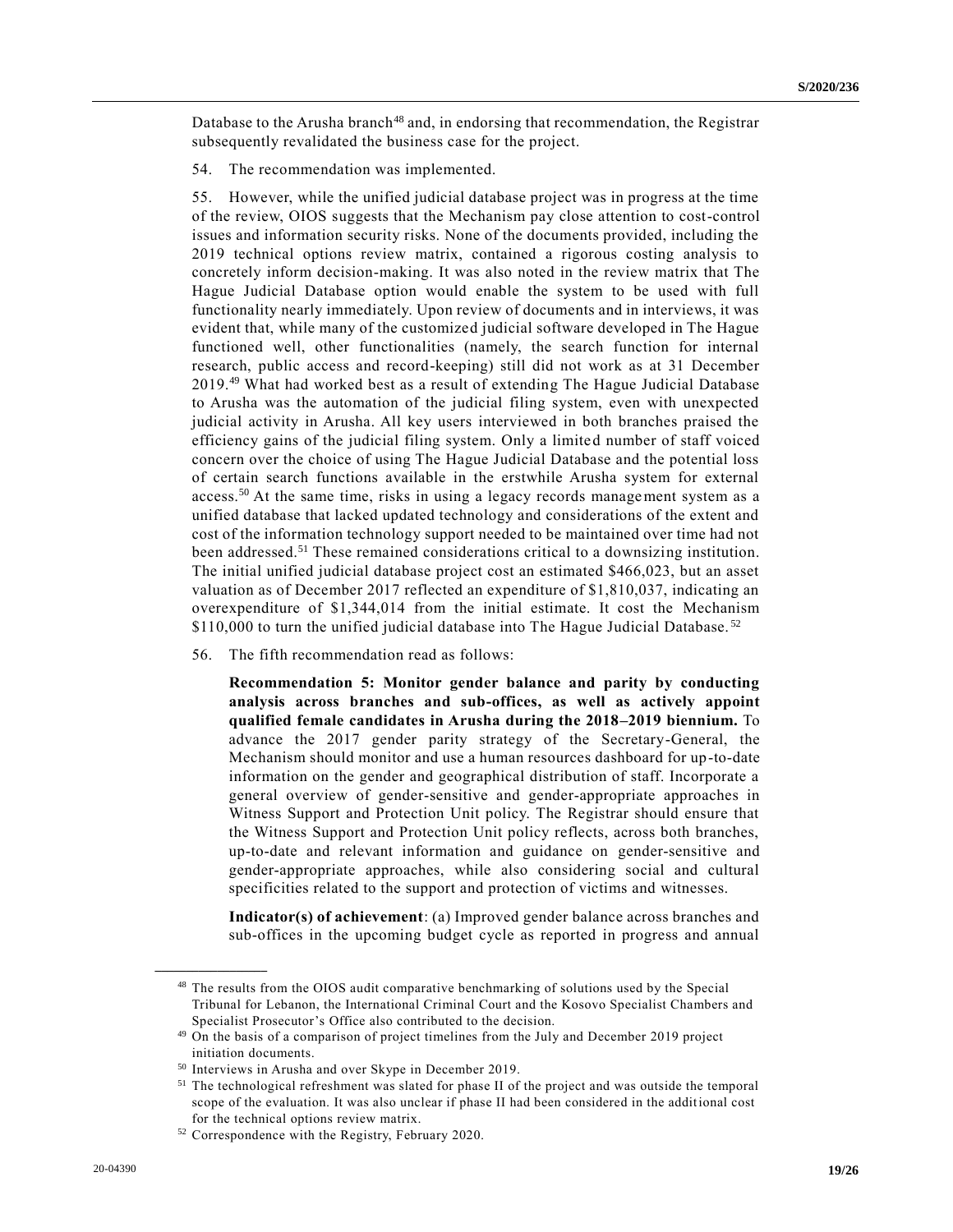reports; and use of a human resources dashboard; (b) revisited and updated Witness Support and Protection Unit policy with detailed guidance as necessary.

57. The Mechanism developed a human resources dashboard on gender balance and parity, which went live on March 2019, with monthly updates displayed on the Focal Point for Gender's intranet page. The dashboard was disaggregated by gender, duty station, category of staff (General Service, Field Service and Professional) and organ, and contained clear and detailed information about gender balance within the institution for staff and hiring managers. The Mechanism experienced a modest increase in women appointed at all levels in the Arusha branch, a duty station where the ratio of female staff across different levels and by organ was lower than male staff relative to The Hague (see figure III).<sup>53</sup> The largest increase that affected overall staff levels in the Arusha branch was the addition of 15 short-term female security officers in the General Service category, whose contracts expired at the end of 2019.

### Figure III **Gender balance in the Arusha branch**



*Source*: [S/2019/888.](https://undocs.org/en/S/2019/888)

**\_\_\_\_\_\_\_\_\_\_\_\_\_\_\_\_\_\_**

58. Secondly, the 2019 annual report and the May and November 2019 progress reports contained the table on gender representation and parity ratios by duty station and levels (see table 4 above). In prior years, gender representation and parity had been presented in both types of reports only as overall male to female ratios across the entire institution, masking gender imbalances by branch and organ. <sup>54</sup> The 2019 progress reports contained more detailed discussions on gender balance, emphasizing strengths, weaknesses and progress toward addressing weaknesses.

59. While the updated Witness Support and Protection Unit policy from January 2019 contained no mention of gender-sensitive and gender-appropriate approaches, the 2019 Witness Support and Protection Unit practice direction document<sup>55</sup>

<sup>53</sup> In Arusha, women were appointed as the Head of Registry, the Head of the Office of the President and in the Office of the Prosecutor.

<sup>54</sup> The 2018 annual report and the 2018 progress reports (from April, May, and November) contain only information on overall gender balance.

<sup>55</sup> International Residual Mechanism for Criminal Tribunals, "Practice direction on the provision of support and protection services to victims and witnesses" (MICT/40).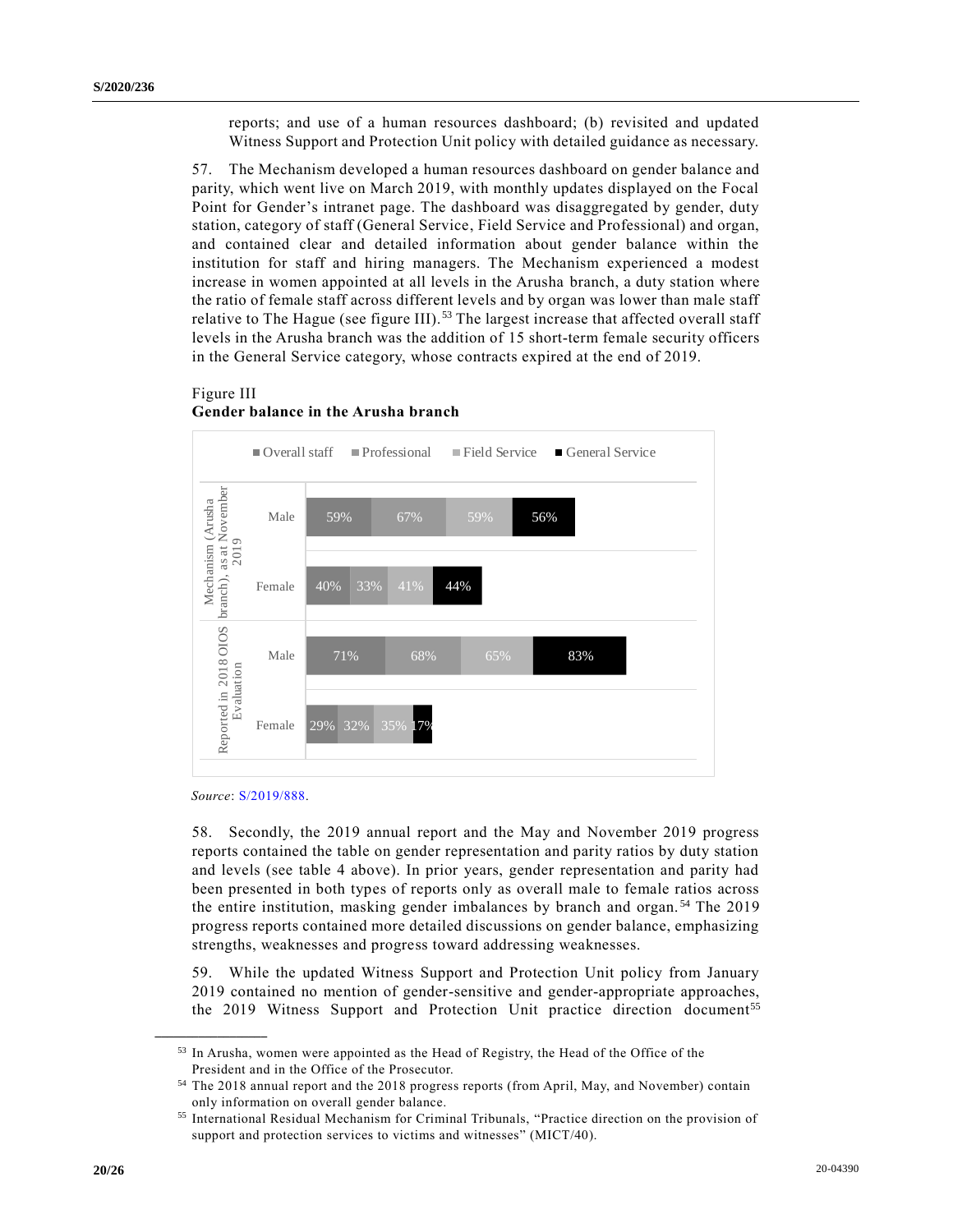incorporated and defined the term "gender-sensitivity" in the introduction (article 1), the mandate (article 5) and responsibilities of the Unit (article 6). The content of the gender and Witness Support and Protection Unit training held in December 2018 and the draft support service standard showed progress in integrating and adapting gendersensitive approaches in witness protection. Article 7 of the draft support service standard was focused entirely on gender-sensitive measures in witness protection. It is critical to reflect updated and evolving practices on gender-sensitive approaches to witness protection using a thorough analysis of the prevailing forms of inequality, discrimination and violence on the basis of sex and gender and ensuring that psychological assistance needs are tailored to the cultural specificities of the client's communities and free from harmful gender stereotypes. OIOS suggests that the Mechanism incorporate periodic reviews of its policies and standards in this regard.

- 60. The recommendation was implemented.
- 61. The sixth recommendation read as follows:

**Recommendation 6: Take a proactive approach to strengthening the supervision and provision of medical care and payments on behalf of prisoners.** The Mechanism should eliminate out-of-pocket expenses incurred by prisoners; this includes: (a) ensuring universal cost coverage for medical care, and improved monitoring and assessment when alternative measures are utilized, including out-of-pocket payments by prisoners; (b) a holistic review of the medical needs of an ageing prisoner population, to inform a robust plan for meeting these needs where the Mechanism is responsible for medical costs.

**Indicator(s) of achievement**: Monitoring and analysis of out-of-pocket expenses incurred by prisoners; and an assessment of and plan for meeting the medical needs of an ageing prison population.

62. The Mechanism had 5 convicted persons serving their sentence in Senegal, 7 in Mali and 18 in Benin.<sup>56</sup> In 2018, the Mechanism received an independent external expert assessment of the needs of the ageing International Criminal Tribunal for Rwanda prisoners in Benin and Mali. Recommendation 3 from the external assessment, in which the Mechanism was requested to improve the speed of payment and reimbursement of medical bills (similar to OIOS recommendation 6) was selfassessed by the Mechanism as fully implemented in December 2019. The Mechanism used a tracking tool to follow up on the status of incoming medical invoice claims and paid invoices to medical service providers. The Registry designated two members of staff to focus on prisoners in sub-Saharan enforcement States. One was an associate legal officer who liaised with the United Nations Development Programme, the prison directors and financial administration and tracked the implementation of the external prison expert's recommendations. The second was an administrative staff member who raised financial authorizations for the expenses incurred. The Registrar also permitted any outstanding medical invoices from January 2015 to December 2018 to be submitted with appropriate supporting documentation for reimbursement, to clear any backlog. While the tracking tool enabled the follow-up of invoices from receipt to final payment, the tool did not always lend itself to a more efficient method of payment. This is due to the fact that the Mechanism relied on external partners for the actual disbursement to occur. According to the Immediate Office of the Registrar in Arusha, while the Umoja system recorded the payment when funds were disbursed, there was sometimes a month-long lag between when the external partner disbursed the financial authorization and when the action was reflected in the system. OIOS suggests that the resident auditor assess the internal control of the tracking tool on a

<sup>56</sup> Interviews indicated that five prisoners had been moved by the former Mechanism President from Mali to Benin.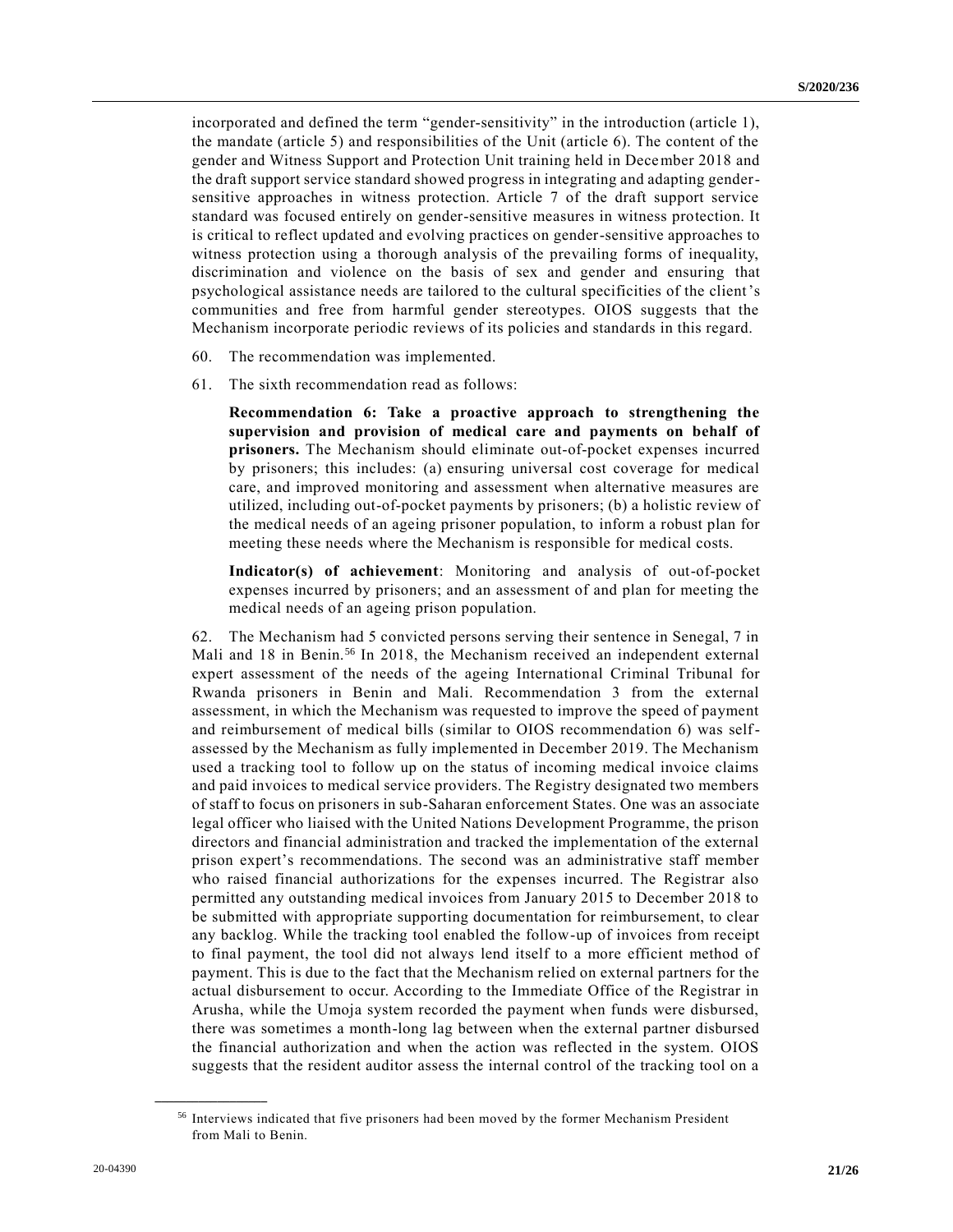periodic basis to ensure that there are no significant backlogs in payment and a decreasing volume of out-of-pocket expenses incurred by prisoners.

63. The recommendation was implemented.

# **IV. Conclusion**

64. Between 2018 and 2019, the Mechanism implemented most of the recommendations from the 2018 OIOS evaluation. As a self-standing institution, it made further progress towards realizing the Security Council's vision of a small, temporary and efficient organization, with staff in the Professional category that reflected geographical diversity and gender balance. In anticipation of a period of intense judicial activity for the Mechanism in 2020, followed by a significant downsizing exercise in 2021, activities such as scenario-based workforce planning, clear and accurate projection of completion timelines and a shared vision of harmonization and institution-building become essential to plan for unforeseen or unexpected situations.

# **V. Recommendations**

65. OIOS makes two important recommendations to the Mechanism.

#### **Recommendation 1 (see section III, result D, specifically 2018 recommendations 1 and 3)**

66. **Ensure systematic thinking and planning about the future and a shared vision of institution-building.** The Principals should bolster coordination and information-sharing among each other and laterally, across the organs, on matters that affect them equally, continuously update Mechanism-wide scenario workloadplanning and rationalize the reporting lines of the external relations function.

**Indicator(s) of achievement**: Establishment of a cross-organ process for continuously updating the Mechanism-wide scenario-based workforce plan, a clear process owner for this plan, and restructured reporting lines that optimize the efficiency of the external relations function.

#### **Recommendation 2 (see section III, result C)**

67. **Provide clear and focused projections of completion timelines at the earliest stage possible in annual and progress reports.** Chambers should identify the most important factors for making projections, apply a systematic method for analysing and reporting on timelines and share detailed judicial activity timelines and projections among parties.

**Indicator(s) of achievement**: Development of and adherence to clear criteria for focused projections; provision of clear and focused projections of completion timelines at the outset of judicial activity that are systematically updated; reporting, using consistent language and presentation, on progress, duration and projected completion of judicial activities in all reports; and development of strategies to increase the responsive sharing of detailed judicial timelines on a timely basis.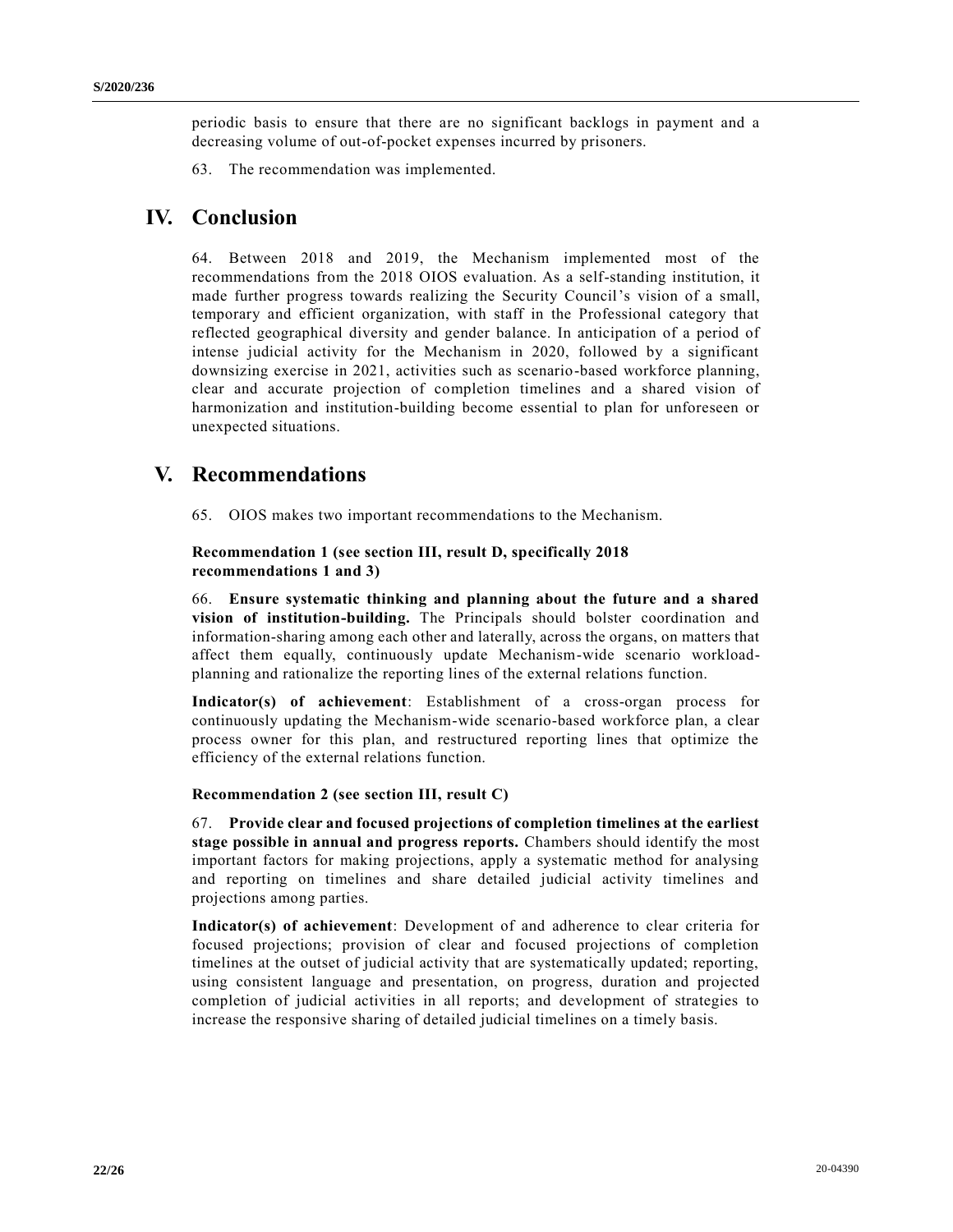## **Annex I**\*

## **Comments received from the International Residual Mechanism for Criminal Tribunals**

1. The International Residual Mechanism for Criminal Tribunals appreciates the contribution of the Inspection and Evaluation Division of the Office of Internal Oversight Services (OIOS) in producing a report that forms part of the Security Council's consideration in its review of the work of the Mechanism pursuant to Security Council resolution [1966 \(2010\),](https://undocs.org/en/S/RES/1966(2010)) paragraph 17. The Mechanism further appreciates the professional conduct of the evaluation of its methods and work, and welcomes the opportunity to provide formal comments on the evaluation report.

2. The Mechanism is pleased with the outcome of the evaluation – not only because of the finding that most of the 2018 evaluation recommendations have been implemented, but also because the evaluation recognizes the further progress the Mechanism has made, in this and other ways, towards realizing the Security Council's vision of it as a small, temporary and efficient institution.

3. The Mechanism appreciates and accepts the issuance of two new recommendations; it is committed to their implementation and has already begun taking steps towards implementing both recommendations. The Mechanism continues working towards achieving full implementation of the two remaining 2018 recommendations and welcomes the additional OIOS guidance obtained during the evaluation in this regard.

#### **Evaluation results: part B**

4. As noted in the evaluation, the Mechanism effectively managed human resources flexibly with good results in geographical diversity and gender balance, and it remains committed to working towards closing any gaps noted.

5. The Office of the Prosecutor and Chambers are grateful that OIOS recognized that their staffing numbers are lean, in accordance with the Security Council's instructions. OIOS further concluded (para. 41) that the Office of the Prosecutor was able, during the evaluation period, to rapidly respond to unanticipated ad hoc judicial activity by redeploying resources and deferring planned activities, and Chambers did as well. Nonetheless, with lean staffing, this and similar situations place immense burdens on the staff of the Office of the Prosecutor and Chambers.

#### **Evaluation results: part C**

6. The Mechanism has carefully considered paragraphs 26 to 33 of the report, together with recommendation 2, on providing clear and focused projections of completion timelines at the earliest stage possible in annual and progress reports.

7. The Mechanism disagrees with the report that it provided broad estimated completion dates for its appeal cases. As OIOS suggests, it is possible to make reasonably accurate projections for appeals (para. 28), and the Mechanism did so. Consistent with recommendation 2 from the 2020 evaluation, the Mechanism will provide clear and focused projections for all of its cases.

8. In December 2015, while the cases were still at trial, the Mechanism projected the duration of any appeals in the *Karadžić*, *Šešelj* and *Mladić* cases and provided focused projections in terms of the number of months needed to conduct appeal

In the present annex, the Office of Internal Oversight Services presents the full text of the comments received from the International Residual Mechanism for Criminal Tribunals. This practice has been instituted in line with General Assembly resolution [64/263,](https://undocs.org/en/A/RES/64/263) following the recommendation of the Independent Audit Advisory Committee.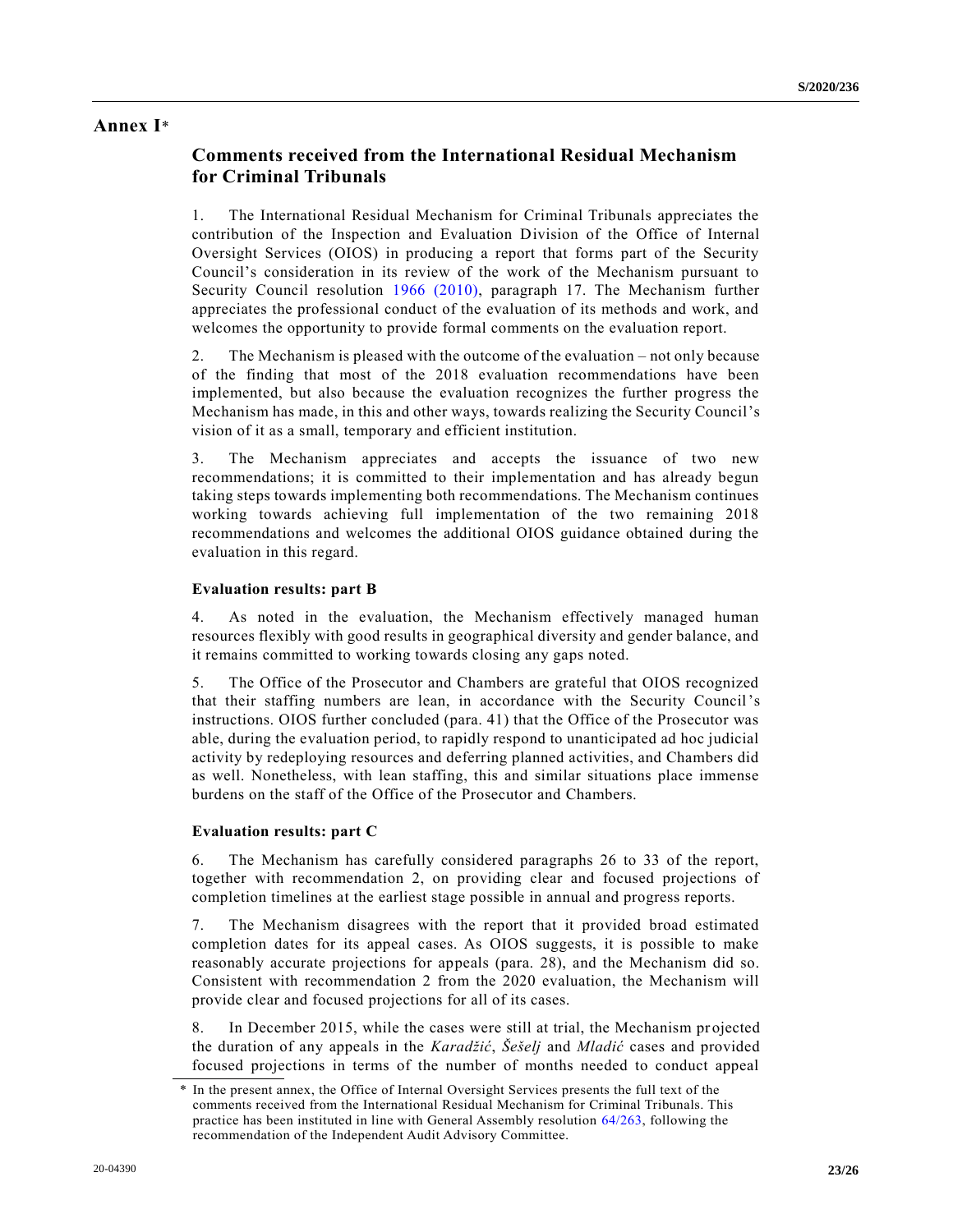proceedings in each case. In providing these initial projections, the Mechanism explained the basis for making them, particularly the complexity of the case. During the subsequent appeal proceedings, the Mechanism provided periodic explanations for any adjustments.

9. The *Stanišić and Simatović*, *Ngirabatware* and *Turinabo et al.* cases are outliers as they are the first full retrial, a review fraught with procedural complexities, and a contempt case of unprecedented complexity, respectively. In respect of these cases, projections were made when possible and, where not possible to project, explanations were provided.

10. The Mechanism values the OIOS recognition of notable efficiencies in some of its cases when compared to the ad hoc tribunals. The appeal proceedings in the *Karadžić* and *Mladić* cases have advanced significantly faster than the most complex multi-appellant cases at the International Tribunal for the Former Yugoslavia, despite being more complex. Significantly, the Mechanism achieved this with minimal staffing, owing to Chambers' working method of assigning staff to multiple cases at the same time. While the OIOS report recognizes that some efficiency is estimated for the *Stanišić and Simatović* retrial, namely that it is expected to be completed five months faster than the original trial, it does not reflect the significant efficiency gained in the pretrial phase before the Mechanism, which was completed three and a half years faster than the same phase before the International Tribunal for the Former Yugoslavia.

11. Furthermore, while the report notes that the *Šešelj* appeal proceeded at a similar pace to comparable International Tribunal for the Former Yugoslavia cases, it does not recognize that that pace was achieved despite delays from the refusal of Mr. Šešelj, a *pro se* respondent, to attend the hearing and the consequent need to extend the proceedings for several months to provide for duty counsel at the hearing. Without this, the *Šešelj* proceedings would have exceeded the pace of similar cases. Finally, while OIOS recognizes that the *Turinabo et al.* case was unprecedented in terms of its scope, it omits to note that it has exceeded the pace of a similar case at the International Criminal Court by one year, when taking into account the time from arrest and initial appearances.

12. In sum, the Mechanism has made focused and accurate projections for its appeals and has met them; it has explained the circumstances where it was not able to do so for other cases and it has greatly exceeded the pace of the predecessor tribunals in major cases with far fewer staff. Its flexible and dynamic working method has resulted in significant cost savings for the United Nations and the international community as a whole.

#### **Evaluation results: part D**

13. The Office of the Prosecutor is grateful for the OIOS assessment that staff morale in the Office has improved since the issuance of its recommendation. OIOS further agreed with the Office that the main drivers of negative morale were downsizing and job insecurity, which were further compounded by the 2018 Mechanism budget crisis. The results of the staff morale survey conducted by the Office in 2019 demonstrated that its staff had positive views about the Office 's management of institutional change, and placed a great deal of trust in the Office to continue successfully managing change in the future. To maintain and further improve staff morale, the Office has already taken many of the measures agreed at a staff retreat of its senior management in January 2020 across all four areas identified at the retreat, in close consultation with staff, and will continue to do so. The Office will keep OIOS informed and looks forward to the closure of this recommendation in the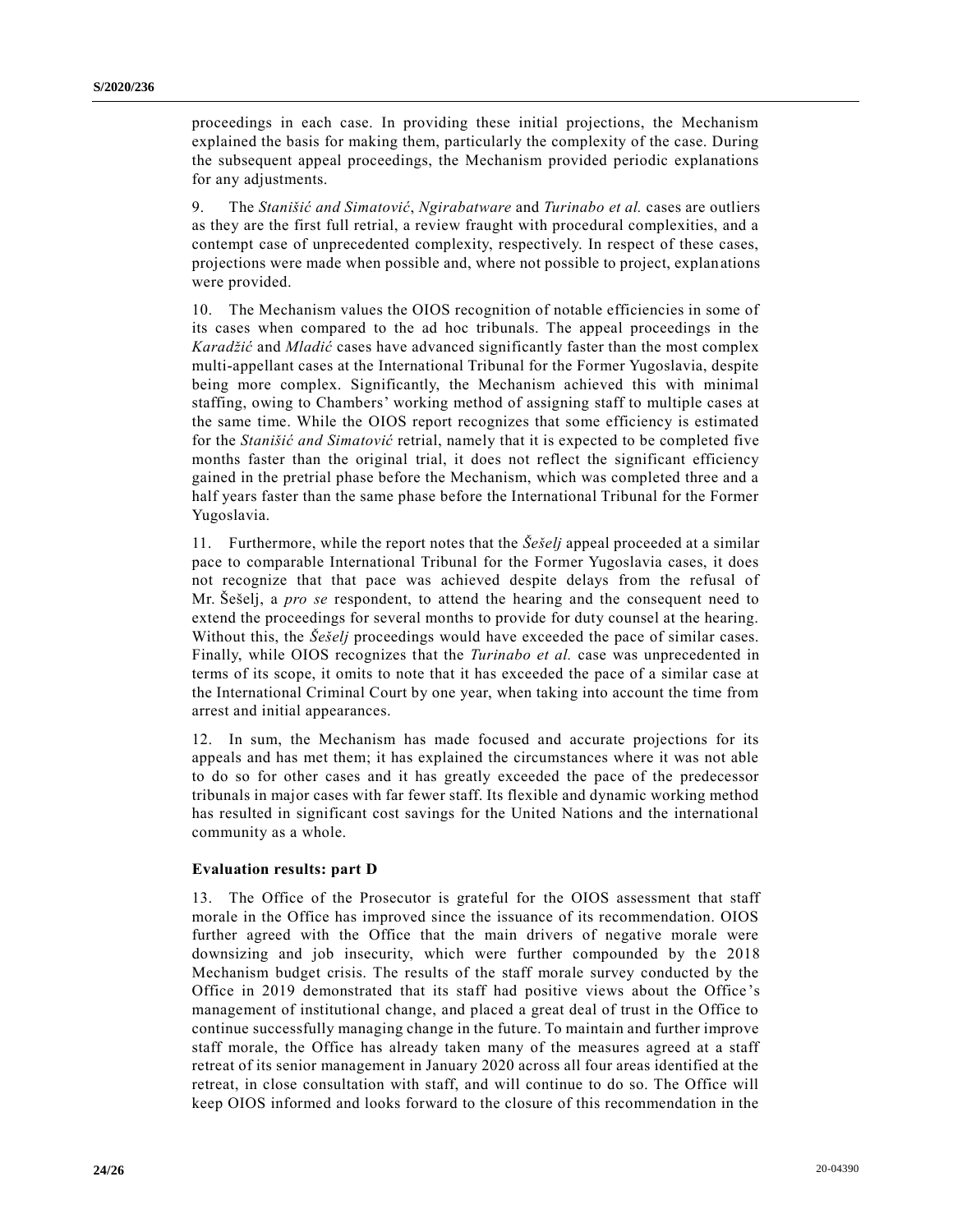near future. The Office again expresses its thanks to OIOS for its helpful analysis and support.

#### **2018 and 2020 recommendation 1**

14. Noting that these two recommendations both relate to a scenario-based workforce plan (either in the recommendation or the indicators of achievement), the Registry welcomes the clarity added by the 2020 recommendation 1. Achieving full implementation of the 2018 recommendation 1 will pave the way for working towards implementing the 2020 recommendation 1, in that the cross-organ process in place for the development of the scenario-based plan will remain in place thereafter. This cross-organ process is intricately familiar with the plan and accordingly best placed to review it regularly with the aim of continuously updating the plan. To this end, the cross-organ process provides for regular review of the plan, every six months, or earlier as necessary or upon request.

15. A meeting with representatives of all three organs took place in February 2020, allowing for an initial exchange of views. Further deliberations on the way forward are being discussed by representatives of the three organs and an update was provided at the meeting of the Coordination Council in March – all of which are also efforts towards bolstering coordination and information-sharing, as envisaged in paragraph 66 under the 2020 recommendation 1.

16. Furthermore, in order to effectively bolster coordination and informationsharing laterally across organs on matters that affect them equally, with a view to continuously updating the Mechanism-wide scenario-based plan, the process owners for the plan are the representatives of the three organs collectively. This captures the essence of the recommendation of using the plan as a tool for a shared vision of institution-building.

17. Lastly, in relation to the external relations function, discussions will first take place with senior staff of the External Relations Office to clearly identify areas of improvement. These will be followed by discussions between the offices concerned to reach an agreement that will increase efficiency.